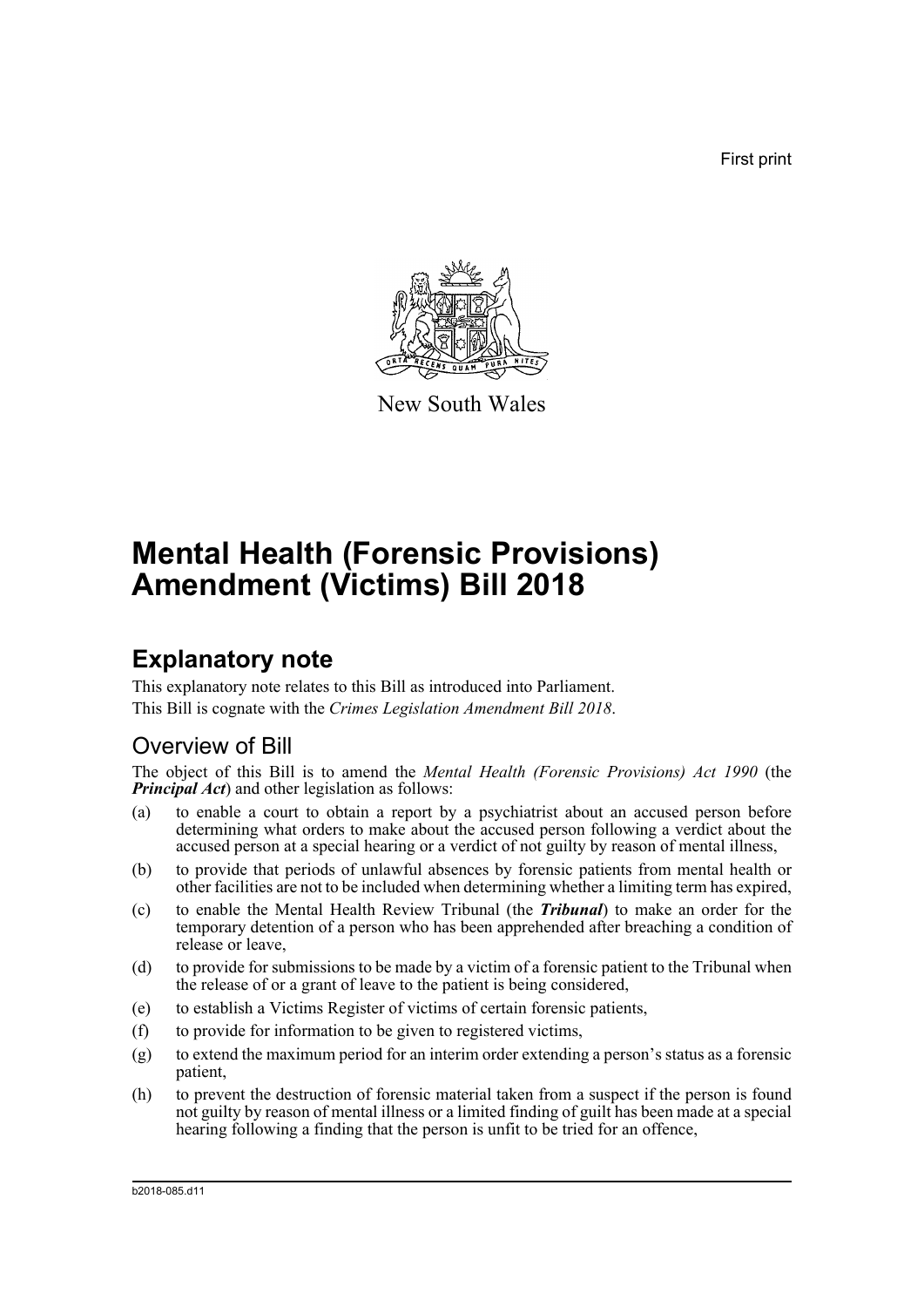- (i) to provide for victim impact statements and submissions by designated carers and principal care providers in proceedings where an accused person is found not guilty by reason of mental illness or a verdict has been reached at a special hearing following a finding that an accused person is unfit to be tried for an offence,
- (j) to prevent disclosure under access to government information legislation of certain information relating to functions of the Commissioner of Victims Rights,
- (k) to set out matters comprising the Charter of rights of victims of forensic patients,
- (l) to make other minor amendments and to enact provisions of a savings nature consequent on the enactment of the proposed Act.

## Outline of provisions

**Clause 1** sets out the name (also called the short title) of the proposed Act.

**Clause 2** provides for the commencement of the proposed Act (other than provisions relating to the rights of victims) on the date of assent to the proposed Act. Provisions relating to the rights of victims will commence on a day or days to be appointed by proclamation.

### **Schedule 1 Amendment of Mental Health (Forensic Provisions) Act 1990 No 10**

#### **Victims of forensic patients**

#### **Schedule 1 [1]** inserts definitions of *Commissioner of Victims Rights*, *registered victim*, *victim* and *Victims Register*.

**Schedule 1 [4]** inserts a new object relating to the protection of the safety of victims and acknowledging the harm done to victims into the Part of the Principal Act dealing with forensic patients and correctional patients.

**Schedule 1 [8]** entitles a victim of a forensic patient to make a submission to the Tribunal when the Tribunal is considering the release of or a grant of leave to the patient. The Tribunal must agree to a request not to disclose the submission to the patient unless the Tribunal considers that it is not in the interests of justice to agree to the request. The amendment also requires the Tribunal to have regard to the Charter of Victims Rights when conducting a review of a forensic patient.

**Schedule 1 [10]** makes it clear that a victim of a forensic patient may apply for an order varying a non association condition or a place restriction condition that applies to the patient in a submission made in a hearing related to leave or release.

**Schedule 1 [12]** enables the Commissioner of Victims Rights and the President of the Tribunal to enter into arrangements to exchange information for the purposes of the Victims Register and notifying victims of information about forensic patients and Tribunal proceedings.

**Schedule 1 [14]** inserts proposed Part 5A relating to the Victims Register. The proposed Part establishes a Victims Register which is to be kept by the Commissioner of Victims Rights and is to contain the names of victims of forensic patients who have requested to be registered. Regulations may be made as to the verification of the identity of persons who wish to be registered as victims and other matters, including the use and disclosure of information in the Victims Register. The proposed Part also requires the Commissioner of Victims Rights to notify registered victims of applications by forensic patients for the grant of leave and of other matters relating to forensic patients. The Register will be limited to victims of forensic patients who have been found not guilty by reason of mental illness or who are unfit to be tried for an offence and who are subject to a limiting term following a limited finding of guilt at a special hearing.

**Schedule 1 [17]** provides that the existing register of victims of forensic patients that is kept by the Tribunal is to form part of the Victims Register under the Principal Act.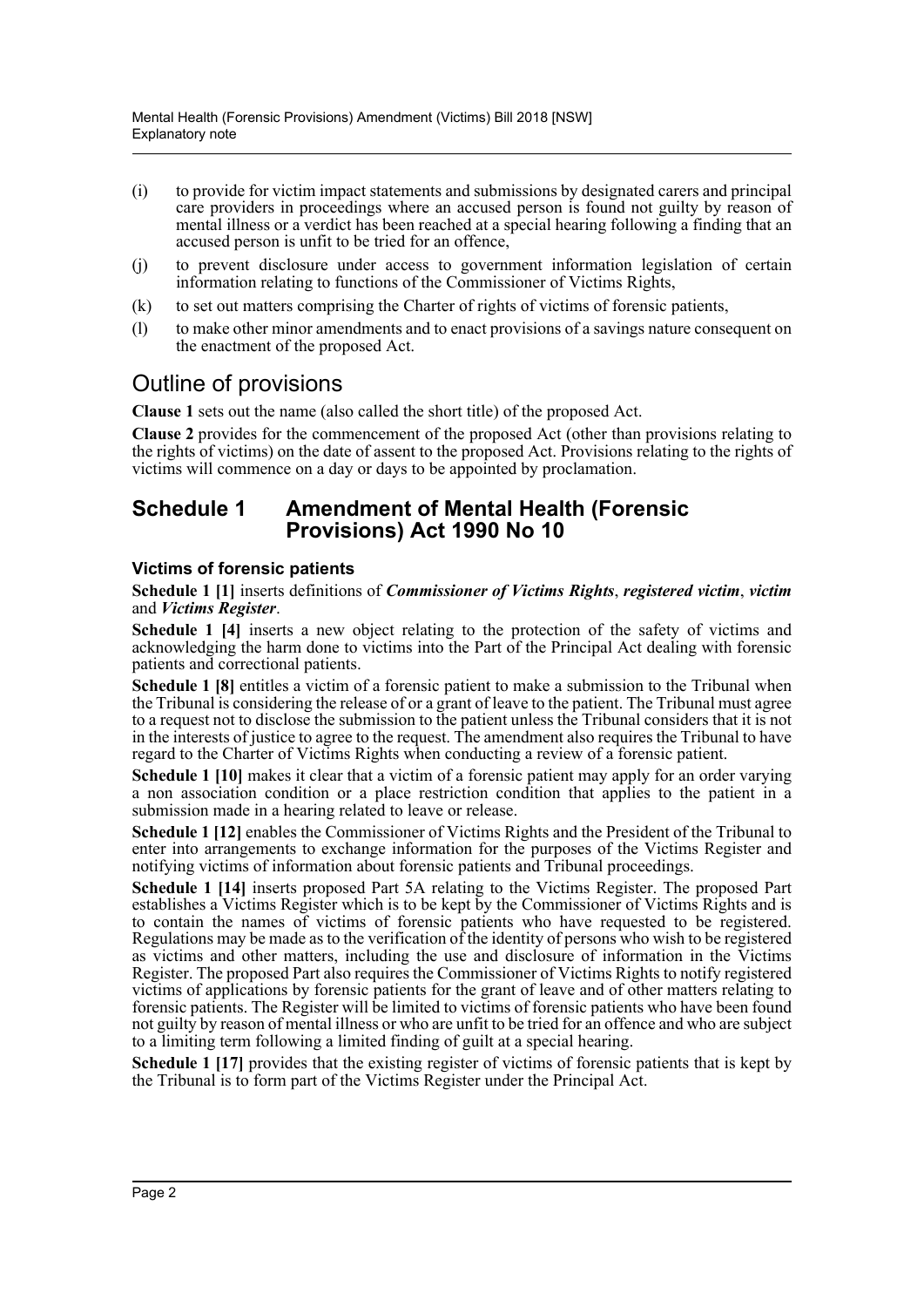#### **Other amendments**

**Schedule 1 [2]** enables a court, after a verdict is reached at a special hearing for an accused person who has been found unfit to be tried for an offence and at the court's discretion, to obtain a report by a psychiatrist as to the condition of the accused person and whether the person's release is likely to seriously endanger the safety of the person or any member of the public. Other reports may be tendered to the court. The reports may be considered by the court in determining what orders to make about the accused person.

**Schedule 1 [3]** enables a court, after an accused person is found not guilty of an offence by reason of mental illness and at the court's discretion, to obtain a report by a psychiatrist as to the condition of the accused person and whether the person's release is likely to seriously endanger the safety of the person or any member of the public. Other reports may be tendered to the court. The reports may be considered by the court in determining what orders to make about the accused person.

Schedule 1 [5] provides that, if an order is issued by the Tribunal for the apprehension of a forensic patient because the patient contravenes an order for release or a grant of leave, any period after the order is made and before the patient is apprehended is not to be counted in determining whether or not the period of a limiting term has expired. A limiting term is imposed when a person who has been found unfit to be tried for an offence is found, after a special hearing, on the limited evidence available, to have committed an offence.

**Schedule 1 [6]** enables the apprehension of any forensic patient who has been granted conditional release or leave of absence and whose condition has deteriorated so that the patient is at risk of causing himself or herself or a member of the public serious harm.

Schedule 1 [7] enables the Tribunal, when reviewing the case of a forensic patient who has been apprehended following an issue with an order for release or a grant of leave, to order the patient's temporary detention, care or treatment in a mental health facility, correctional centre or other place, and in the manner, specified in the order.

**Schedule 1 [9]** enables the Tribunal to impose monitoring requirements, including electronic monitoring, on an order for release of or a grant of leave to a forensic patient.

**Schedule 1 [11]** enables the Secretary of the Department of Family and Community Services to enter into arrangements to exchange information about forensic patients and correctional patients with the Commissioner of Corrective Services, the Secretary of the Department of Justice and the Secretary of the Ministry of Health.

**Schedule 1 [13]** enables the exchange of information relating to forensic and correctional patients between various government agencies despite any provisions of the *Health Records and Information Privacy Act 2002* or the *Privacy and Personal Information Protection Act 1998*.

**Schedule 1 [15]** changes the maximum period for an interim extension order by the Supreme Court that extends a person's status as a forensic patient from 28 days to 3 months.

**Schedule 1 [16]** enables the Minister for Health, the Minister for Mental Health or the Attorney General to require a person, or a court or tribunal, to supply information about the behaviour, or physical or mental condition, of a person who is the subject of an order extending the person's status as a forensic patient.

#### **Schedule 2 Amendment of Crimes (Forensic Procedures) Act 2000 No 59**

**Schedule 2** provides for exceptions to the requirement that forensic material taken from a person who is a suspect be destroyed if no conviction is recorded or the person is acquitted of the relevant offence. The exceptions are if a person is found not guilty of an offence by reason of mental illness or the person has been found unfit to be tried for an offence and is then found, after a special hearing, on the limited evidence available, to have committed an offence.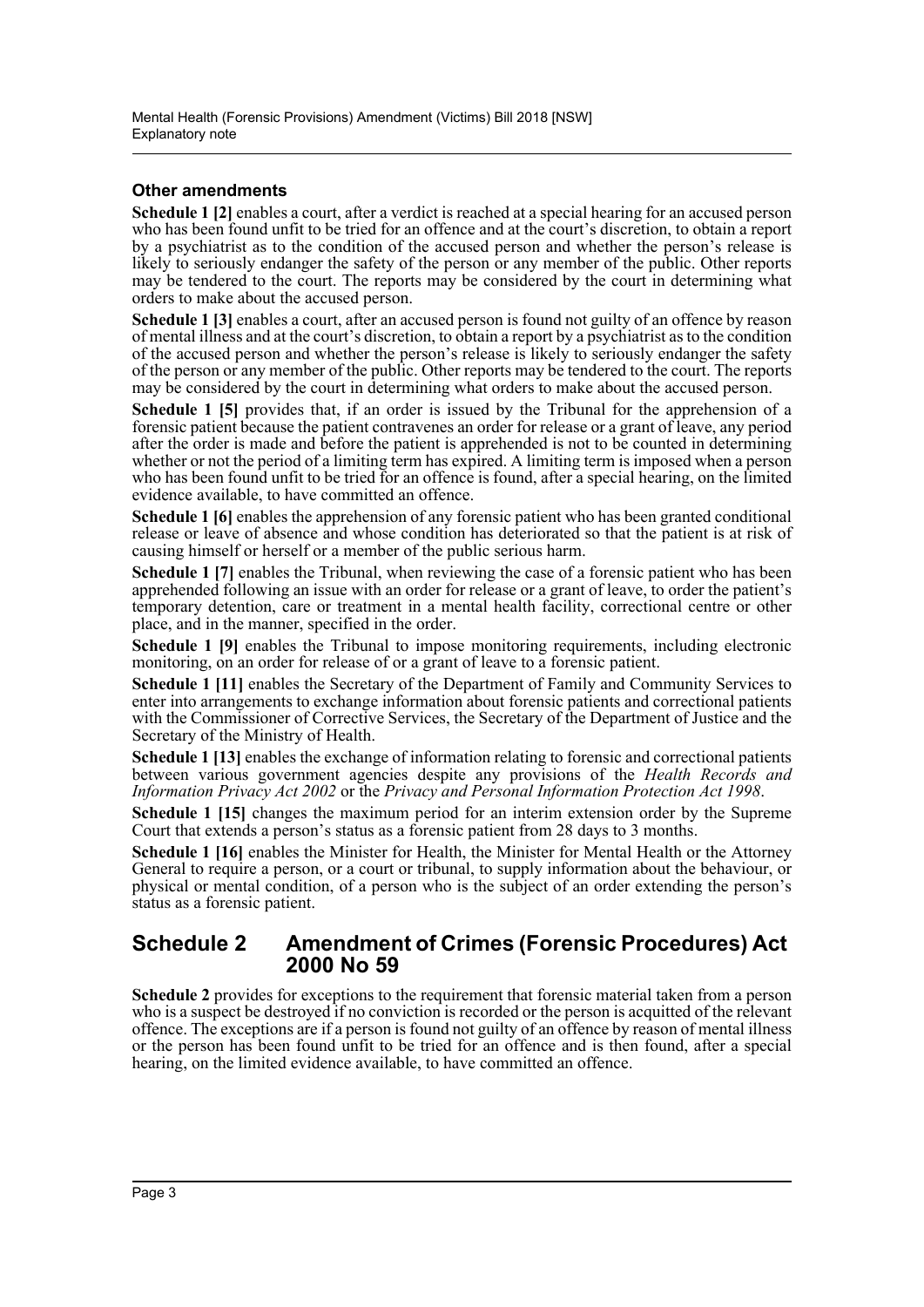### **Schedule 3 Amendment of Crimes (Sentencing Procedure) Act 1999 No 92**

**Schedule 3 [1]** enables a submission to be made to a court by a victim of an accused person after the accused person is found not guilty of an offence by reason of mental illness or has been found unfit to be tried for an offence and is then found, following a special hearing on the limited evidence available, to have committed an offence or an alternative offence. The court is not to take a submission into account when determining a limiting term for the person. A court may also seek a submission by a designated carer or principal care provider of the accused person if such a verdict or findings are made.

**Schedule 3 [2]** requires a court to refuse to disclose a submission made by a victim of any such person at the request of the victim unless the court considers that it is not in the interests of justice to agree to the request. However, a submission may be disclosed to the legal representative of the person on condition of non-disclosure to the person. A victim's submission is to be given by the court to the Tribunal if an accused person becomes a forensic patient under the *Mental Health (Forensic Provisions) Act 1990*.

### **Schedule 4 Amendment of Government Information (Public Access) Act 2009 No 52**

**Schedule 4** prevents information about functions relating to dealing with confidential information concerning victims contained in the Victims Register from being disclosed or the subject of an access application to a government agency.

## **Schedule 5 Amendment of Mental Health Act 2007 No 8**

**Schedule 5** enables regulations to be made relating to the notification of designated carers and principal care providers of patients of proceedings before the Tribunal.

#### **Schedule 6 Amendment of Victims Rights and Support Act 2013 No 37**

**Schedule 6 [2]** inserts a definition of *forensic patient*.

**Schedule 6 [3]** confers on the victims of forensic patients the same rights as apply to other victims under the Charter of Victims Rights. It also confers the additional right to be informed in a timely manner of matters before the Tribunal or the release of or grant of leave to a forensic patient and other rights relating to compassionate treatment and to be listened to respectfully. **Schedule 6 [1]** makes a consequential amendment.

**Schedule 6 [4]** adds the exercise of functions relating to the administration of matters relating to forensic patients and victims of forensic patients to the matters to which a person exercising functions for the State must have regard to the Charter of Victims Rights (to the extent that it is relevant and practicable to do so).

**Schedule 6 [5]** confers on the Commissioner of Victims Rights the function of managing the Victims Register established by the proposed Act.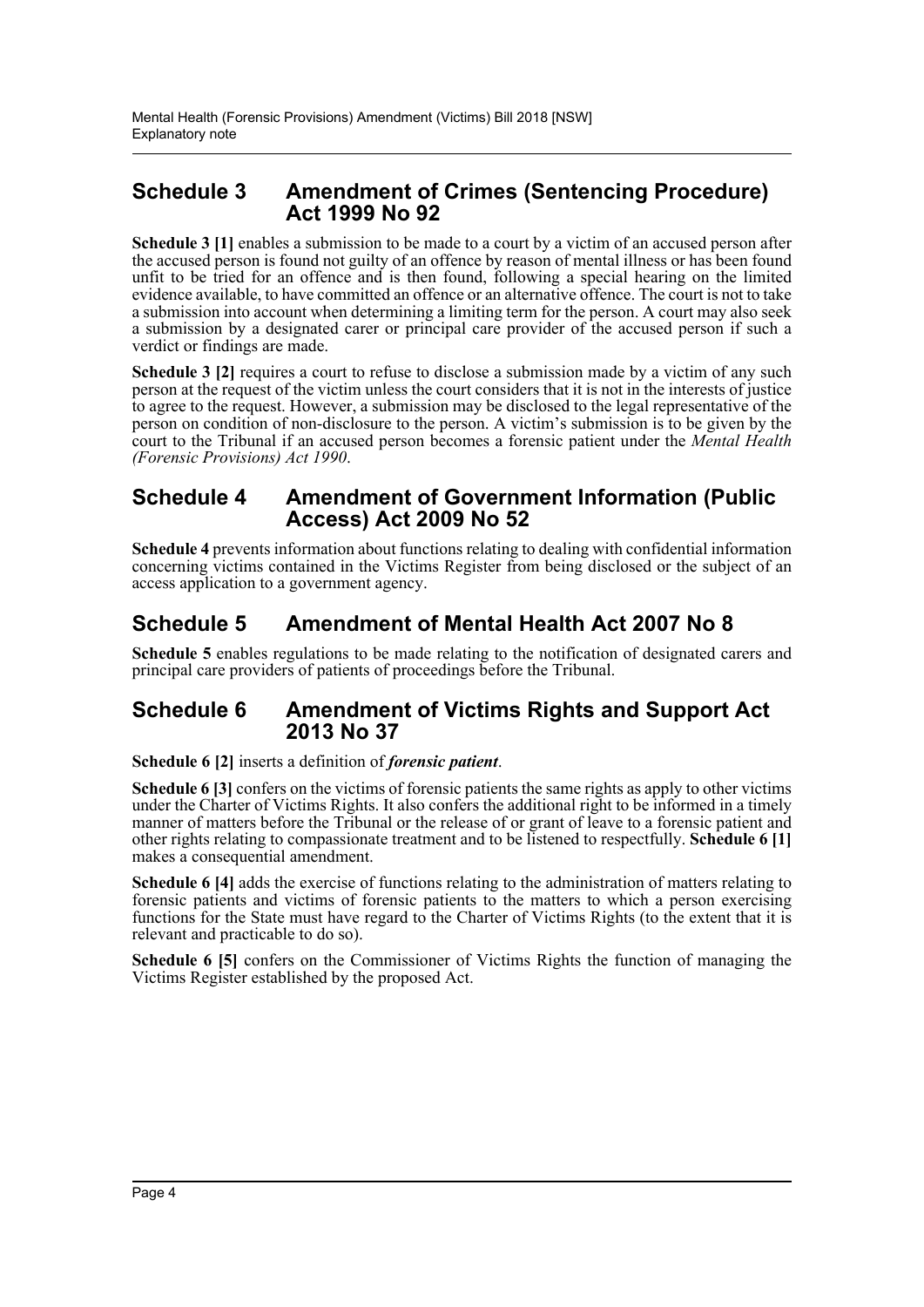First print



New South Wales

# **Mental Health (Forensic Provisions) Amendment (Victims) Bill 2018**

# **Contents**

|                   |   |                                                                                     | Page |
|-------------------|---|-------------------------------------------------------------------------------------|------|
|                   |   | Name of Act                                                                         | 2    |
|                   | 2 | Commencement                                                                        | 2    |
| <b>Schedule 1</b> |   | <b>Amendment of Mental Health (Forensic Provisions) Act 1990 No</b><br>10           | 3    |
| <b>Schedule 2</b> |   | Amendment of Crimes (Forensic Procedures) Act 2000 No 59                            | 9    |
| Schedule 3        |   | Amendment of Crimes (Sentencing Procedure) Act 1999 No 92                           | 10   |
| Schedule 4        |   | <b>Amendment of Government Information (Public Access) Act 2009</b><br><b>No 52</b> | 12   |
| <b>Schedule 5</b> |   | Amendment of Mental Health Act 2007 No 8                                            | 13   |
| Schedule 6        |   | Amendment of Victims Rights and Support Act 2013 No 37                              | 14   |
|                   |   |                                                                                     |      |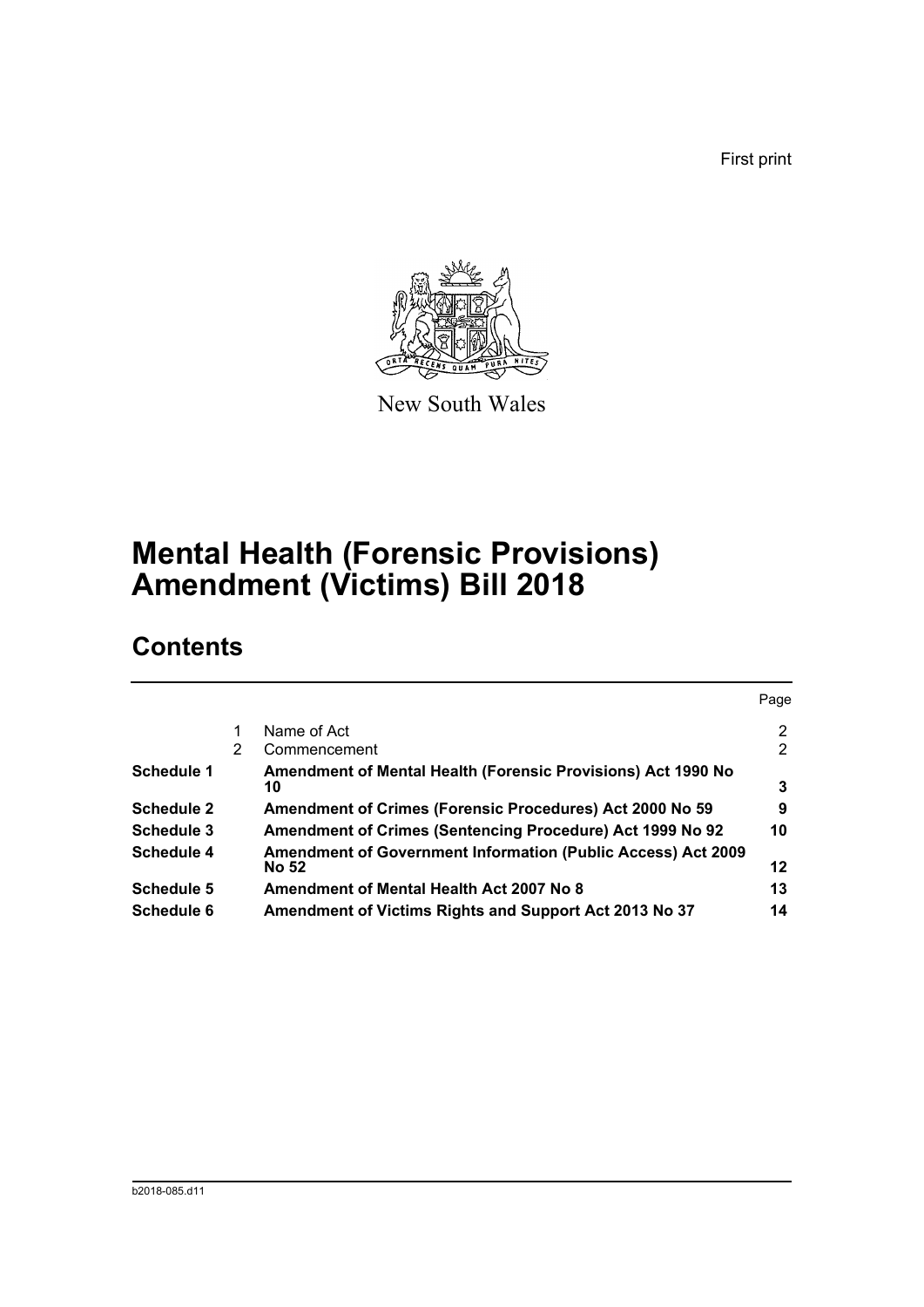

New South Wales

# **Mental Health (Forensic Provisions) Amendment (Victims) Bill 2018**

No , 2018

#### **A Bill for**

An Act to amend the *Mental Health (Forensic Provisions) Act 1990* and other legislation with respect to the rights of victims of forensic patients and proceedings relating to forensic patients; to amend the *Crimes (Forensic Procedures) Act 2000* with respect to the retention of forensic material relating to forensic patients; and for other purposes.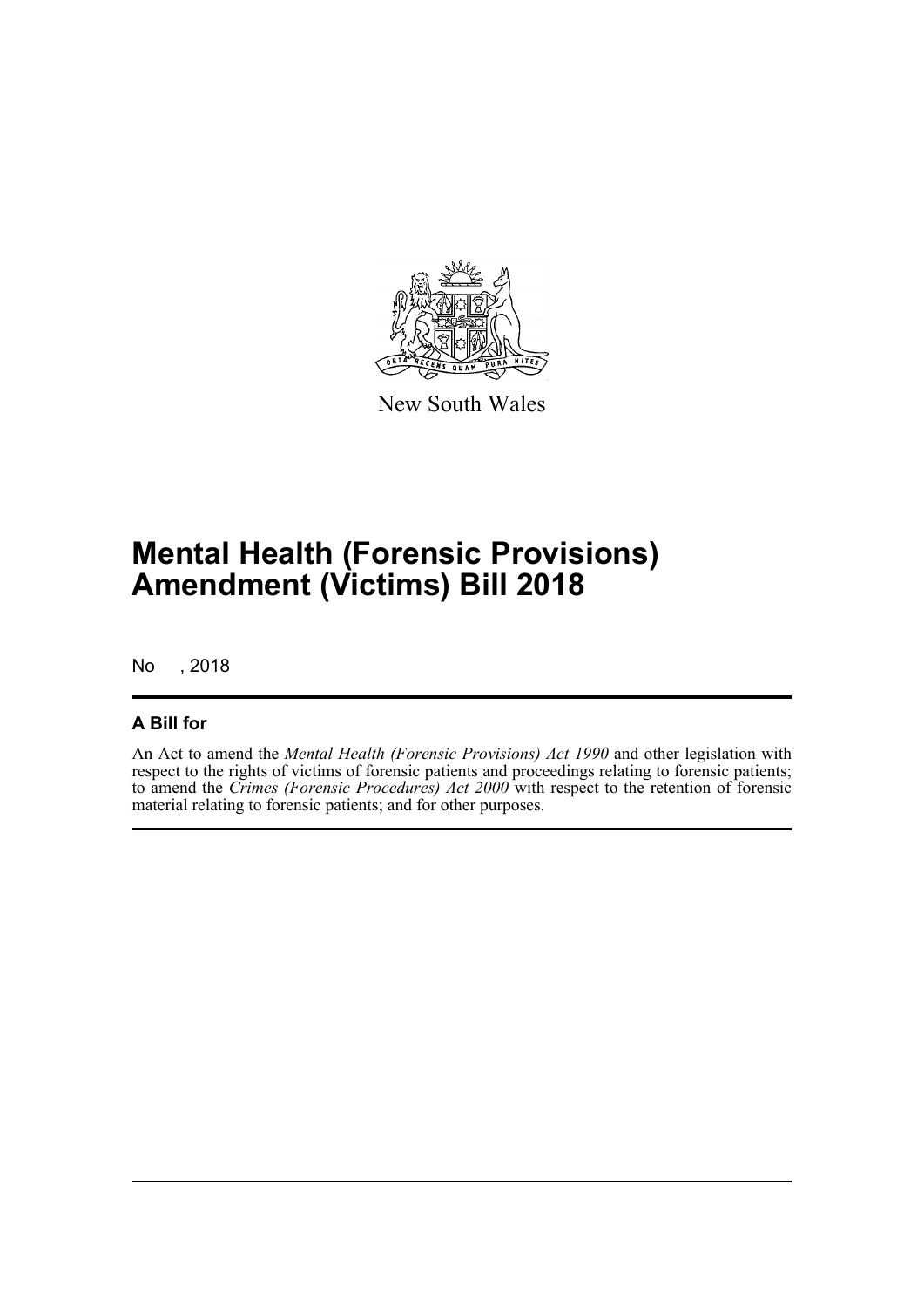Mental Health (Forensic Provisions) Amendment (Victims) Bill 2018 [NSW]

<span id="page-6-1"></span><span id="page-6-0"></span>

|   |                     | The Legislature of New South Wales enacts:                                                                                                                                           |          |
|---|---------------------|--------------------------------------------------------------------------------------------------------------------------------------------------------------------------------------|----------|
| 1 | <b>Name of Act</b>  |                                                                                                                                                                                      |          |
|   |                     | This Act is the Mental Health (Forensic Provisions) Amendment (Victims) Act 2018.                                                                                                    | 3        |
|   | <b>Commencement</b> |                                                                                                                                                                                      |          |
|   | (1)                 | This Act commences on the date of assent to this Act, except as provided by<br>subsection $(2)$ .                                                                                    | 5<br>6   |
|   | (2)                 | The following provisions of this Act commence on a day or days to be appointed by<br>proclamation:                                                                                   | 7<br>8   |
|   |                     | Schedule $1\left[1\right]$ , to the extent that it inserts the definitions of <i>Commissioner of</i><br>$\left( a\right)$<br>Victims Rights, registered victim and Victims Register, | 9<br>10  |
|   |                     | Schedule $1 \, [8]$ - $[10]$ and $[14]$ (except to the extent it inserts the heading to<br>(b)<br>Part 5A and section 76L),                                                          | 11<br>12 |
|   |                     | Schedules 3 and 4.<br>(c)                                                                                                                                                            | 13       |
|   |                     |                                                                                                                                                                                      |          |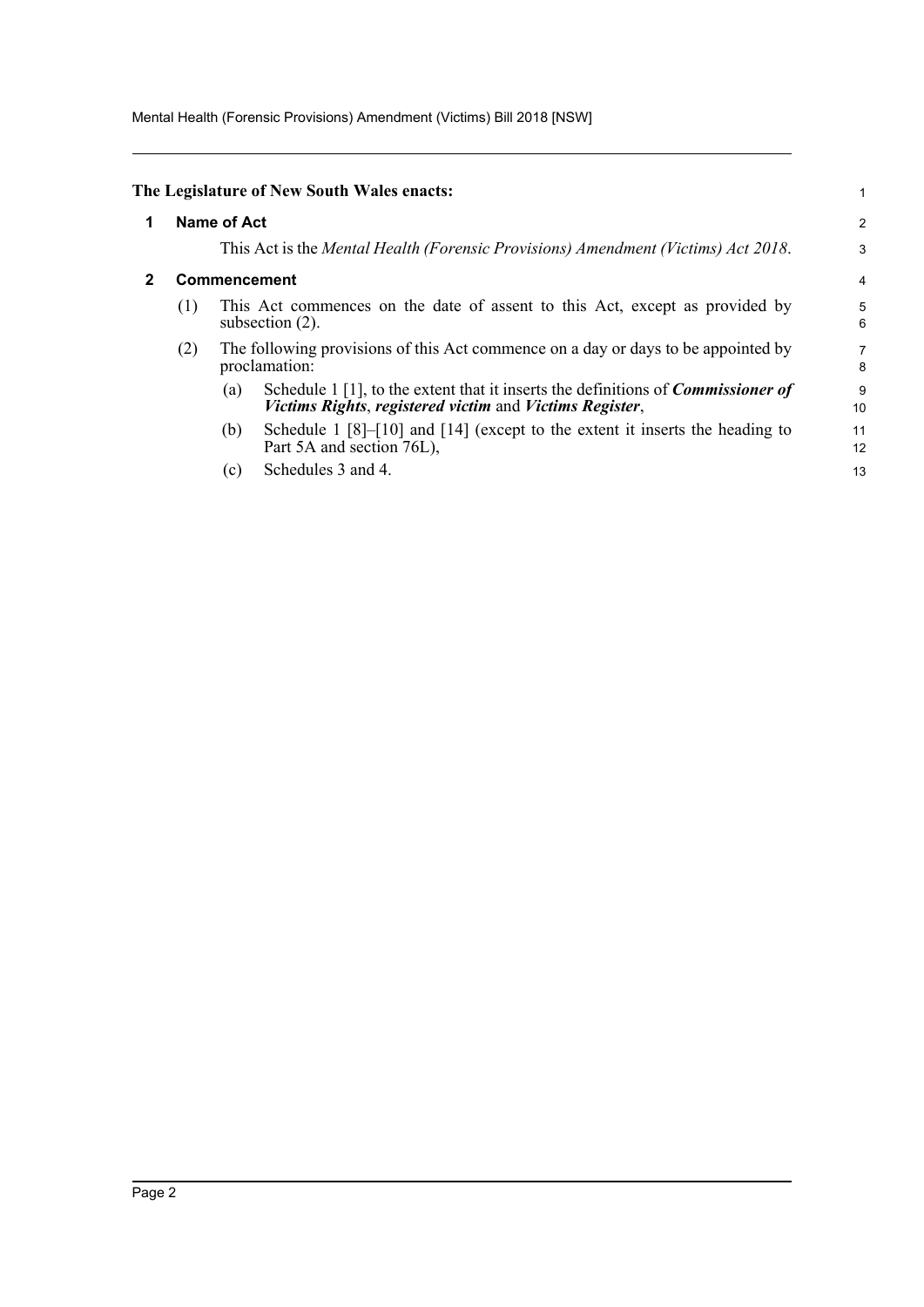<span id="page-7-0"></span>

| <b>Schedule 1</b> |     |                    | <b>Amendment of Mental Health (Forensic</b><br><b>Provisions) Act 1990 No 10</b>                                                                                                                                                |                      |
|-------------------|-----|--------------------|---------------------------------------------------------------------------------------------------------------------------------------------------------------------------------------------------------------------------------|----------------------|
| [1]               |     |                    | <b>Section 3 Definitions</b>                                                                                                                                                                                                    | 3                    |
|                   |     |                    | Insert in alphabetical order in section $3(1)$ :                                                                                                                                                                                | 4                    |
|                   |     |                    | <b>Commissioner of Victims Rights</b> has the same meaning as in the Victims<br>Rights and Support Act 2013.                                                                                                                    | 5<br>$6\phantom{1}6$ |
|                   |     |                    | registered victim means a victim registered on the Victims Register.                                                                                                                                                            | $\overline{7}$       |
|                   |     |                    | victim of a forensic patient means:                                                                                                                                                                                             | 8                    |
|                   |     |                    | a primary victim of an act of violence (within the meaning of the Victims<br>(a)<br><i>Rights and Support Act 2013</i> ) committed by a forensic patient, and                                                                   | 9<br>10              |
|                   |     |                    | a family victim (within the meaning of section 22 of that Act) of an act<br>(b)<br>of violence committed by a forensic patient.                                                                                                 | 11<br>12             |
|                   |     |                    | Victims Register means the Victims Register established under Part 5A.                                                                                                                                                          | 13                   |
| [2]               |     | <b>Section 26A</b> |                                                                                                                                                                                                                                 | 14                   |
|                   |     |                    | Insert after section 26:                                                                                                                                                                                                        | 15                   |
|                   | 26A |                    | Reports about accused person                                                                                                                                                                                                    | 16                   |
|                   |     | (1)                | The Court may, following a verdict being reached at a special hearing and on<br>its own motion, request a report by an expert, who is not currently involved in<br>treating the accused person, as to:                          | 17<br>18<br>19       |
|                   |     |                    | the condition of the accused person, and<br>(a)                                                                                                                                                                                 | 20                   |
|                   |     |                    | whether the release of the accused person is likely to seriously endanger<br>(b)<br>the safety of the accused person or any member of the public.                                                                               | 21<br>22             |
|                   |     | (2)                | The Court may consider the report, and any other report of an expert that is<br>tendered to the Court for the purposes of this section, before determining what<br>orders to make about the accused person.                     | 23<br>24<br>25       |
|                   |     | (3)                | In this section, <i>expert</i> means a forensic psychiatrist or other person of a class<br>prescribed by the regulations.                                                                                                       | 26<br>27             |
| $[3]$             |     | <b>Section 38A</b> |                                                                                                                                                                                                                                 | 28                   |
|                   |     |                    | Insert after section 38:                                                                                                                                                                                                        | 29                   |
|                   | 38A |                    | <b>Reports about accused person</b>                                                                                                                                                                                             | 30                   |
|                   |     | (1)                | The Court may, following a special verdict of not guilty by reason of mental<br>illness at the trial of a person for an offence, request a report by an expert, who<br>is not currently involved in treating the person, as to: | 31<br>32<br>33       |
|                   |     |                    | the condition of the person, and<br>(a)                                                                                                                                                                                         | 34                   |
|                   |     |                    | whether the release of the person is likely to seriously endanger the<br>(b)<br>safety of the person or any member of the public.                                                                                               | 35<br>36             |
|                   |     | (2)                | The Court may consider the report, and any other report of an expert that is<br>tendered to the Court for the purposes of this section, before determining what<br>orders to make about the person.                             | 37<br>38<br>39       |
|                   |     | (3)                | In this section, expert means a forensic psychiatrist or other person of a class<br>prescribed by the regulations.                                                                                                              | 40<br>41             |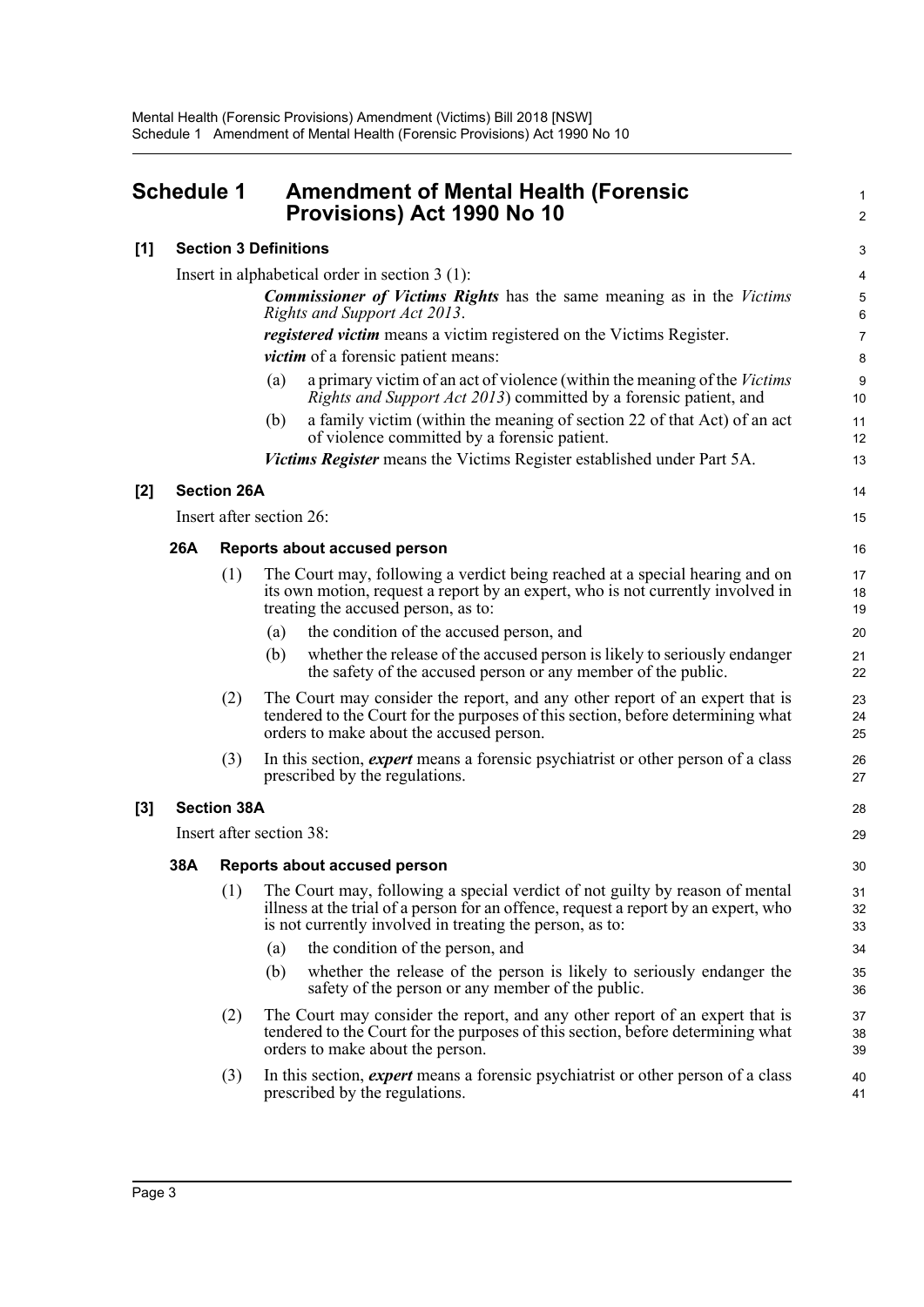| $[4]$ |                                                                                                                         | <b>Section 40 Objects</b> |                   |                                                                                                                                                                                                                                                                                                                                                 | $\mathbf{1}$               |  |  |
|-------|-------------------------------------------------------------------------------------------------------------------------|---------------------------|-------------------|-------------------------------------------------------------------------------------------------------------------------------------------------------------------------------------------------------------------------------------------------------------------------------------------------------------------------------------------------|----------------------------|--|--|
|       |                                                                                                                         |                           |                   | Insert after section 40 (e):                                                                                                                                                                                                                                                                                                                    | $\overline{2}$             |  |  |
|       |                                                                                                                         |                           | (f)               | to protect the safety of victims of forensic patients and to acknowledge<br>the harm done to victims.                                                                                                                                                                                                                                           | 3<br>4                     |  |  |
| [5]   |                                                                                                                         | <b>Section 52A</b>        |                   |                                                                                                                                                                                                                                                                                                                                                 | 5                          |  |  |
|       | Insert after section 52:                                                                                                |                           |                   |                                                                                                                                                                                                                                                                                                                                                 |                            |  |  |
|       | 52A<br>Effect of unlawful absence on limiting term                                                                      |                           |                   |                                                                                                                                                                                                                                                                                                                                                 |                            |  |  |
|       |                                                                                                                         | (1)                       |                   | For the purposes of calculating whether a limiting term has expired, any period<br>during which the person on whom the term was imposed was unlawfully<br>absent from a mental health facility or other place in which the person was<br>detained under this Act is not to be counted as part of the limiting term.                             | 8<br>$9\,$<br>10<br>11     |  |  |
|       |                                                                                                                         | (2)                       |                   | In this section, a person is <i>unlawfully absent from a mental health facility or</i><br><i>other place</i> during any period commencing when an order is made for the<br>apprehension of the person under section $68(1)$ and ending when the person<br>is apprehended and detained under the order.                                          | 12<br>13<br>14<br>15       |  |  |
|       |                                                                                                                         | (3)                       |                   | On being notified of the apprehension and detention of a forensic patient on<br>whom a limiting term has been imposed and who is the subject of an order<br>under section $68$ (1), the Tribunal must give the forensic patient a written<br>notice setting out the effect of this section and the new expiration date of the<br>limiting term. | 16<br>17<br>18<br>19<br>20 |  |  |
| [6]   |                                                                                                                         |                           |                   | Section 68 Breach of orders for release                                                                                                                                                                                                                                                                                                         | 21                         |  |  |
|       |                                                                                                                         |                           |                   | Omit "under this Part" from section $68(1)(d)$ .                                                                                                                                                                                                                                                                                                | 22                         |  |  |
| [7]   | <b>Section 68 (2)</b>                                                                                                   |                           |                   |                                                                                                                                                                                                                                                                                                                                                 |                            |  |  |
|       | Omit the subsection. Insert instead:                                                                                    |                           |                   |                                                                                                                                                                                                                                                                                                                                                 |                            |  |  |
|       | (2)                                                                                                                     |                           | and may:          | The Tribunal must review the case of a person apprehended under this section                                                                                                                                                                                                                                                                    | 25<br>26                   |  |  |
|       |                                                                                                                         |                           | $\left( a\right)$ | order the person's temporary detention, care or treatment in a mental<br>health facility, correctional centre or other place, and in the manner,<br>specified in the order, or                                                                                                                                                                  | 27<br>28<br>29             |  |  |
|       |                                                                                                                         |                           | (b)               | confirm the person's release or leave, either unconditionally or subject<br>to conditions, or                                                                                                                                                                                                                                                   | 30<br>31                   |  |  |
|       |                                                                                                                         |                           |                   | (c) revoke the conditional release order and order the person's detention,<br>care or treatment in a mental health facility, correctional centre or other<br>place, and in the manner, specified in the order.<br>Note. The Tribunal may also make a community treatment order under Division 5.                                                | 32<br>33<br>34<br>35       |  |  |
| [8]   |                                                                                                                         |                           |                   |                                                                                                                                                                                                                                                                                                                                                 | 36                         |  |  |
|       | Sections 74A and 74B<br>Insert after section 74:                                                                        |                           |                   |                                                                                                                                                                                                                                                                                                                                                 |                            |  |  |
|       | 74A<br>Victims may make submissions to Tribunal on review of and release of, or<br>grant of leave to, forensic patients |                           |                   |                                                                                                                                                                                                                                                                                                                                                 |                            |  |  |
|       |                                                                                                                         | (1)                       |                   | A victim of a forensic patient may make a submission to the Tribunal if the<br>Tribunal is considering the release of or the grant of leave of absence to the<br>forensic patient.                                                                                                                                                              | 39<br>40<br>41<br>42       |  |  |
|       |                                                                                                                         | (2)                       |                   | A submission may include an application under section $76(2)$ .                                                                                                                                                                                                                                                                                 | 43                         |  |  |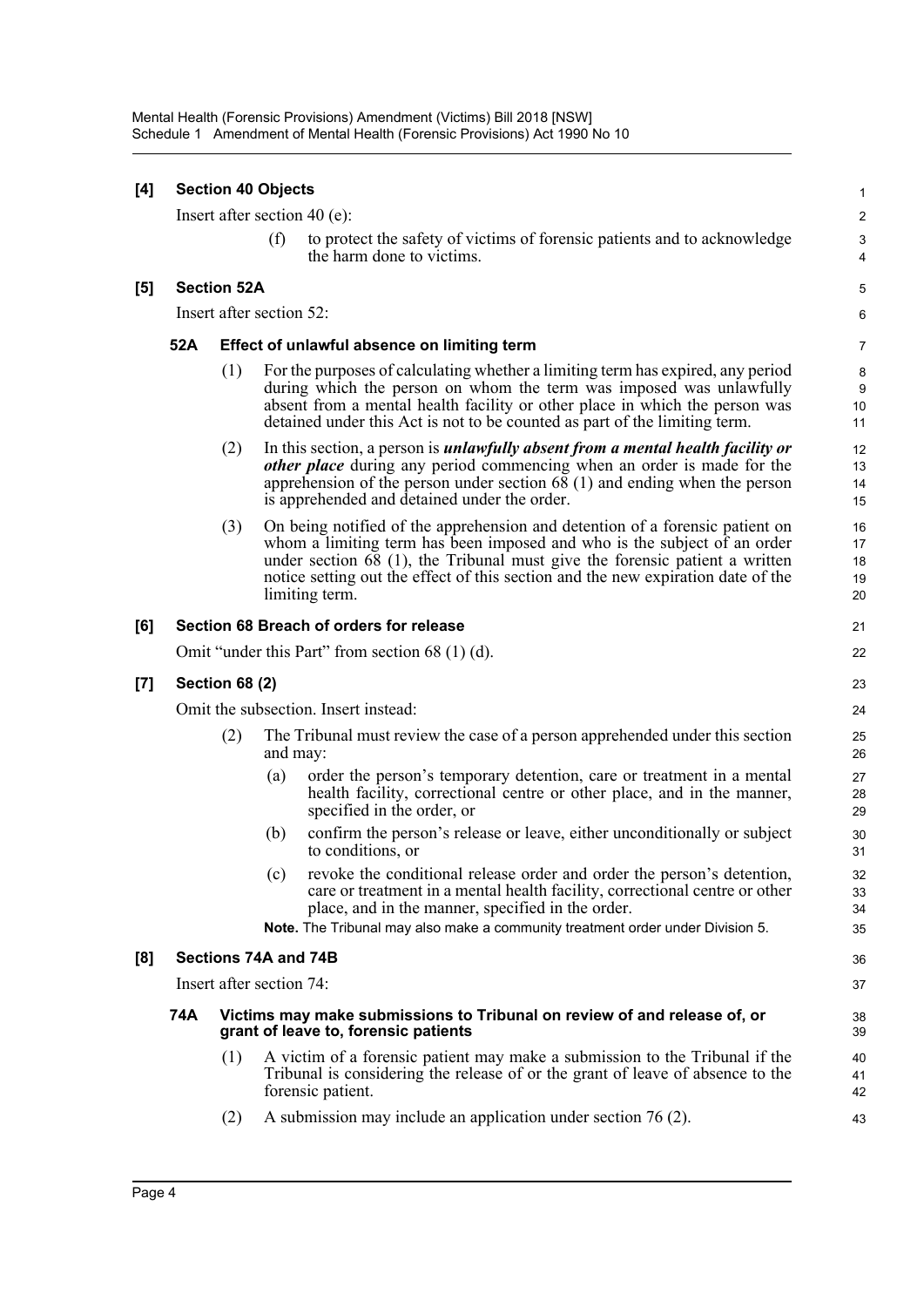|        |                      | (3) | The victim may request the Tribunal not to disclose the whole or part of a<br>submission made by the victim to the forensic patient.                                                                                                                                                            | 1<br>2                            |
|--------|----------------------|-----|-------------------------------------------------------------------------------------------------------------------------------------------------------------------------------------------------------------------------------------------------------------------------------------------------|-----------------------------------|
|        |                      | (4) | The Tribunal is to agree to a request of a victim not to disclose the whole or<br>part of a submission unless it considers that it is not in the interests of justice<br>to agree to the request.                                                                                               | 3<br>$\overline{\mathbf{4}}$<br>5 |
|        |                      |     | Note. Among other things that may be considered by the Tribunal is the question of<br>procedural fairness to the forensic patient.                                                                                                                                                              | $\,6$<br>$\overline{7}$           |
|        |                      | (5) | The regulations may make provision for or with respect to submissions by<br>victims relating to the release of or grant of leave of absence to forensic<br>patients.                                                                                                                            | 8<br>9<br>10                      |
|        |                      | (6) | Without limiting subsection (5), the regulations may make provision for or<br>with respect to the following:                                                                                                                                                                                    | 11<br>12                          |
|        |                      | (a) | the matters about which a victim may make submissions,                                                                                                                                                                                                                                          | 13                                |
|        |                      | (b) | the representation of victims by nominated support persons at hearings<br>conducted for the purpose of a review,                                                                                                                                                                                | 14<br>15                          |
|        |                      | (c) | the form of submissions by victims,                                                                                                                                                                                                                                                             | 16                                |
|        |                      | (d) | the disclosure of victims' submissions to the forensic patient or other<br>persons, including the circumstances in which the Tribunal may<br>determine that, having regard to the interests of justice, non-disclosure<br>is reasonable in the circumstances of the case.                       | 17<br>18<br>19<br>20              |
|        | 74B                  |     | <b>Rights of victims</b>                                                                                                                                                                                                                                                                        | 21                                |
|        |                      |     | In conducting a review under this Act, the Tribunal is to have regard to the<br>rights of victims in accordance with the Charter of Victims Rights set out in<br>the <i>Victims Rights and Support Act 2013</i> .                                                                               | 22<br>23<br>24                    |
| [9]    | absence              |     | Section 75 Conditions that may be imposed by Tribunal on release or leave of                                                                                                                                                                                                                    | 25<br>26                          |
|        |                      |     | Insert after section 75 $(1)$ (k):                                                                                                                                                                                                                                                              | 27                                |
|        |                      | (1) | requirements for the purposes of monitoring (including by electronic<br>means) compliance with the conditions of release or leave.                                                                                                                                                              | 28<br>29                          |
| $[10]$ |                      |     | Section 76 Tribunal may amend or impose conditions on release or leave orders on<br>application of victims                                                                                                                                                                                      | 30<br>31                          |
|        | section 76 $(2)$ .   |     | Insert "(in a submission made under section 74A or otherwise)" after "may apply" in                                                                                                                                                                                                             | 32<br>33                          |
| $[11]$ |                      |     | Section 76J Exchange of information                                                                                                                                                                                                                                                             | 34                                |
|        |                      |     | Insert ", the Secretary of the Department of Family and Community Services" after<br>"Corrective Services" in section 76J (1).                                                                                                                                                                  | 35<br>36                          |
| $[12]$ | Section 76J (4)-(4B) |     |                                                                                                                                                                                                                                                                                                 | 37                                |
|        |                      |     | Omit section 76J (4). Insert instead:                                                                                                                                                                                                                                                           | 38                                |
|        |                      | (4) | The Commissioner of Victims Rights and the President of the Tribunal may<br>enter into arrangements with each other to exchange information held by the<br>Department of Justice, the Commissioner or the Tribunal for the purposes of<br>the Victims Register and notifications under Part 5A. | 39<br>40<br>41<br>42              |
|        | (4A)                 |     | If an arrangement under subsection (4) applies to them, the Department of<br>Justice, the Commissioner and the Tribunal are authorised:                                                                                                                                                         | 43<br>44                          |
|        |                      | (a) | to request and receive information held by any of them, and                                                                                                                                                                                                                                     | 45                                |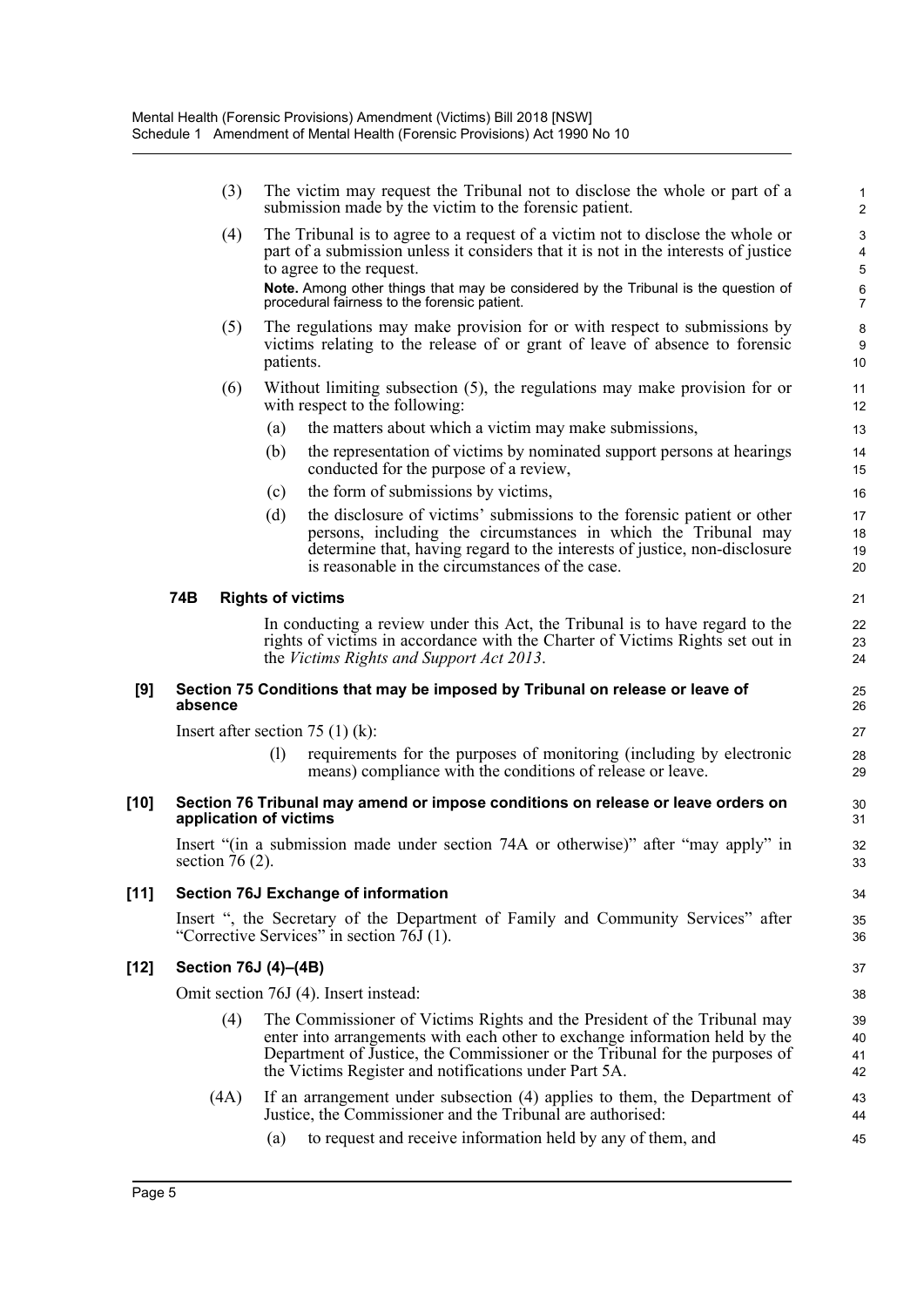|        |            |                      | (b)      | to disclose information to any of them,                                                                                                                                                                                                                      | $\mathbf{1}$                                     |
|--------|------------|----------------------|----------|--------------------------------------------------------------------------------------------------------------------------------------------------------------------------------------------------------------------------------------------------------------|--------------------------------------------------|
|        |            |                      |          | and without the consent of any person concerned, but only to the extent that<br>the information is reasonably necessary for the purposes of the Victims<br>Register and notifications under Part 5A.                                                         | $\overline{c}$<br>$\ensuremath{\mathsf{3}}$<br>4 |
|        |            | (4B)                 |          | This section does not limit the operation of any Act under which the<br>Department or associated agency concerned, or the Commissioner of Victims<br>Rights or the Tribunal, is authorised or required to disclose information to<br>another person or body. | 5<br>$\,6\,$<br>$\overline{7}$<br>$\bf 8$        |
| $[13]$ |            | Section 76J (5A)     |          |                                                                                                                                                                                                                                                              | 9                                                |
|        |            |                      |          | Insert after section $76J(5)$ :                                                                                                                                                                                                                              | 10                                               |
|        |            | (5A)                 |          | The provision of information under this section does not constitute a<br>contravention of the Health Records and Information Privacy Act 2002 or the<br>Privacy and Personal Information Protection Act 1998.                                                | 11<br>12<br>13                                   |
| $[14]$ | Part 5A    |                      |          |                                                                                                                                                                                                                                                              | 14                                               |
|        |            | Insert after Part 5: |          |                                                                                                                                                                                                                                                              | 15                                               |
|        |            |                      |          |                                                                                                                                                                                                                                                              |                                                  |
|        |            |                      |          | <b>Part 5A Victims Register</b>                                                                                                                                                                                                                              | 16                                               |
|        | 76L        |                      |          | <b>Victims Register</b>                                                                                                                                                                                                                                      | 17                                               |
|        |            | (1)                  |          | There is to be a Victims Register.                                                                                                                                                                                                                           | 18                                               |
|        |            | (2)                  |          | The following matters are to be included in the Victims Register:                                                                                                                                                                                            | 19                                               |
|        |            |                      | (a)      | the names of victims of forensic patients who have requested that they<br>be given notice of the review by the Tribunal of those patients,                                                                                                                   | 20<br>21                                         |
|        |            |                      | (b)      | any other matter prescribed by the regulations.                                                                                                                                                                                                              | 22                                               |
|        |            | (3)                  |          | The Victims Register may only include the name of a victim of a forensic<br>patient if:                                                                                                                                                                      | 23<br>24                                         |
|        |            |                      | (a)      | the forensic patient has been found not guilty by reason of mental illness<br>of an offence (whether or not following a special hearing), or                                                                                                                 | 25<br>26                                         |
|        |            |                      | (b)      | a limiting term has been imposed on the forensic patient following a<br>verdict in a special hearing.                                                                                                                                                        | 27<br>28                                         |
|        |            | (4)                  |          | The Victims Register is to be kept by the Commissioner of Victims Rights and<br>is to be in the form determined by the Commissioner.                                                                                                                         | 29<br>30                                         |
|        |            | (5)                  | matters: | The regulations may make provision for or with respect to the following                                                                                                                                                                                      | 31<br>32                                         |
|        |            |                      | (a)      | applications to register as a victim,                                                                                                                                                                                                                        | 33                                               |
|        |            |                      | (b)      | the verification by the Commissioner of the identity of persons applying<br>to register as victims, and the circumstances under which they became<br>victims,                                                                                                | 34<br>35<br>36                                   |
|        |            |                      | (c)      | the use and disclosure of information contained in the Victims Register,                                                                                                                                                                                     | 37                                               |
|        |            |                      | (d)      | notifications to victims by the Tribunal or the Commissioner,                                                                                                                                                                                                | 38                                               |
|        |            |                      | (e)      | the operation and administration of the Victims Register.                                                                                                                                                                                                    | 39                                               |
|        | <b>76M</b> |                      |          | Notification to victims of reviews and other matters                                                                                                                                                                                                         | 40                                               |
|        |            | (1)                  |          | The Commissioner of Victims Rights must give notice to any registered victim<br>of a forensic patient if:                                                                                                                                                    | 41<br>42                                         |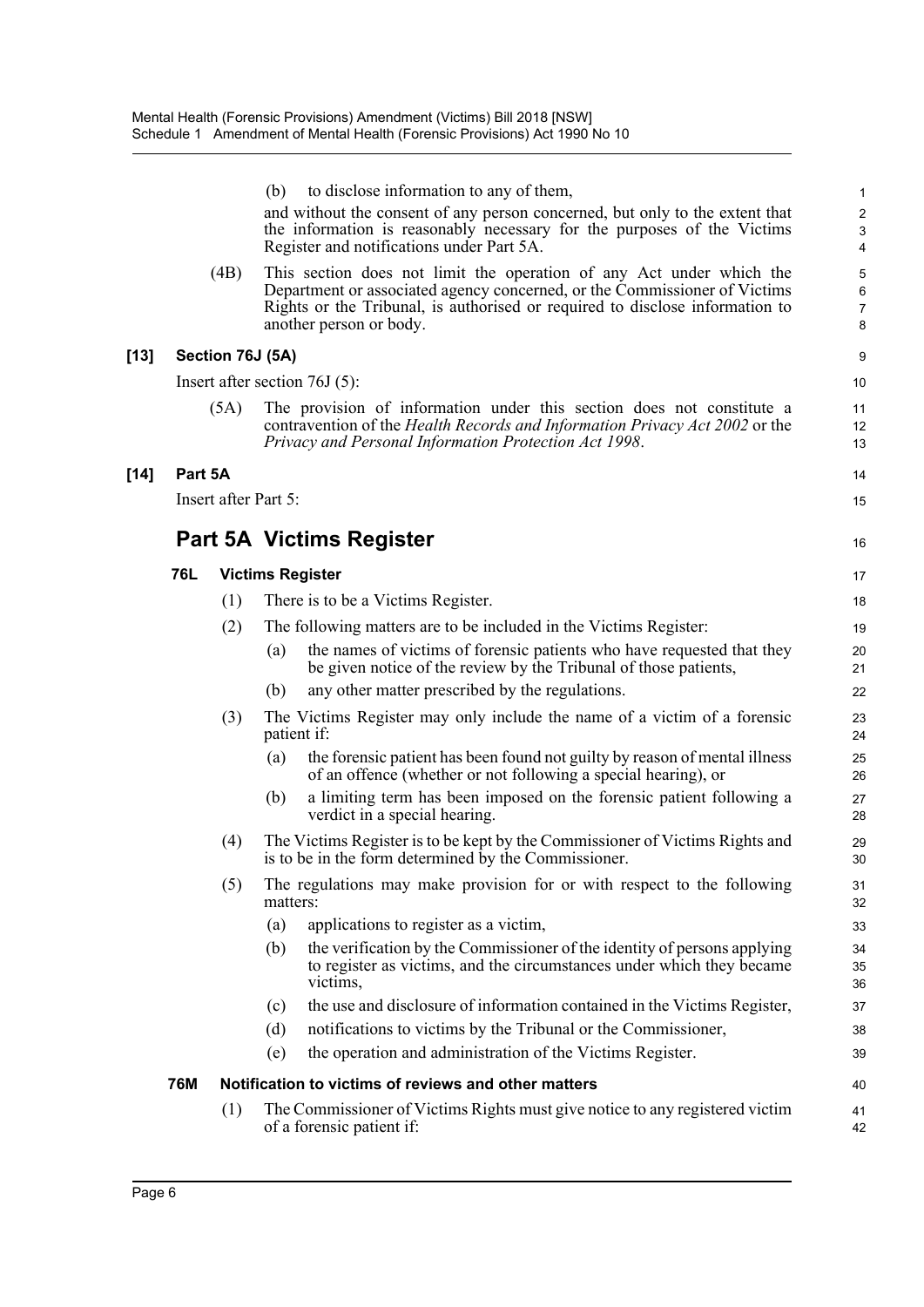|        |             | (a) | the forensic patient is due for a mandatory review by the Tribunal, or                                                                                                                                                                  | $\mathbf{1}$                                                           |
|--------|-------------|-----|-----------------------------------------------------------------------------------------------------------------------------------------------------------------------------------------------------------------------------------------|------------------------------------------------------------------------|
|        |             | (b) | an application is made by or for the forensic patient for a review by the<br>Tribunal, or an application is made by or for the forensic patient to the<br>Tribunal, in relation to release or leave of absence, or                      | $\overline{c}$<br>$\ensuremath{\mathsf{3}}$<br>$\overline{\mathbf{4}}$ |
|        |             | (c) | the Tribunal makes or varies an order for the release (including the<br>conditional release) of, or granting leave of absence to, the forensic<br>patient or refuses to make any such order, or                                         | 5<br>6<br>$\overline{7}$                                               |
|        |             | (d) | the forensic patient ceases to be a forensic patient, or                                                                                                                                                                                | 8                                                                      |
|        |             | (e) | the forensic patient is the subject of an order for apprehension made<br>under section 68 or a request for apprehension under section 70, or                                                                                            | $\boldsymbol{9}$<br>10                                                 |
|        |             | (f) | the forensic patient appeals against a decision of the Tribunal, or                                                                                                                                                                     | 11                                                                     |
|        |             | (g) | notice is required to be given of a specified matter by regulations made<br>for the purposes of this paragraph.                                                                                                                         | 12<br>13                                                               |
|        | (2)         |     | The notice is to be given subject to and in accordance with the regulations.                                                                                                                                                            | 14                                                                     |
|        | (3)         |     | Without limiting subsection $(2)$ , the notice must contain the following<br>information:                                                                                                                                               | 15<br>16                                                               |
|        |             | (a) | the matter being notified,                                                                                                                                                                                                              | 17                                                                     |
|        |             | (b) | that the victim may make a submission to the Tribunal in any review<br>proceedings involving the release of or a grant of leave to the forensic<br>patient,                                                                             | 18<br>19<br>20                                                         |
|        |             | (c) | the form that a submission may take,                                                                                                                                                                                                    | 21                                                                     |
|        |             | (d) | the period within which a submission must be made.                                                                                                                                                                                      | 22                                                                     |
|        | (4)         | if: | The Commissioner is not required to give notice of a matter under this section                                                                                                                                                          | 23<br>24                                                               |
|        |             | (a) | the matter required to be notified to the victim is included in any other<br>requirement to give notice to the victim under this Act, or                                                                                                | 25<br>26                                                               |
|        |             | (b) | the victim has notified the Commissioner that the victim does not<br>require notice of the matter.                                                                                                                                      | 27<br>28                                                               |
|        | (5)         |     | A failure by the Commissioner to comply with this section does not affect the<br>validity of any decision or order made by the Tribunal.                                                                                                | 29<br>30                                                               |
| $[15]$ |             |     | Schedule 1 Extension of status as forensic patient                                                                                                                                                                                      | 31                                                                     |
|        |             |     | Omit "28 days" from clause 11 (1). Insert instead "3 months".                                                                                                                                                                           | 32                                                                     |
| $[16]$ |             |     | Schedule 1, clause 17 (1) and (3)                                                                                                                                                                                                       | 33                                                                     |
|        |             |     | Insert "or extension order" after "limiting term" wherever occurring.                                                                                                                                                                   | 34                                                                     |
| $[17]$ |             |     | <b>Schedule 3 Savings and transitional provisions</b>                                                                                                                                                                                   | 35                                                                     |
|        |             |     | Insert at the end of the Schedule, with appropriate Part and clause numbering:                                                                                                                                                          | 36                                                                     |
|        | <b>Part</b> |     | <b>Mental Health (Forensic Provisions) Amendment</b><br>(Victims) Act 2018                                                                                                                                                              | 37<br>38                                                               |
|        |             |     | <b>Existing victims register</b>                                                                                                                                                                                                        | 39                                                                     |
|        | (1)         |     | The information contained in the register of victims of forensic patients kept<br>by the Tribunal immediately before the commencement of section 76L, as<br>inserted by the Mental Health (Forensic Provisions) Amendment (Victims) Act | 40<br>41<br>42                                                         |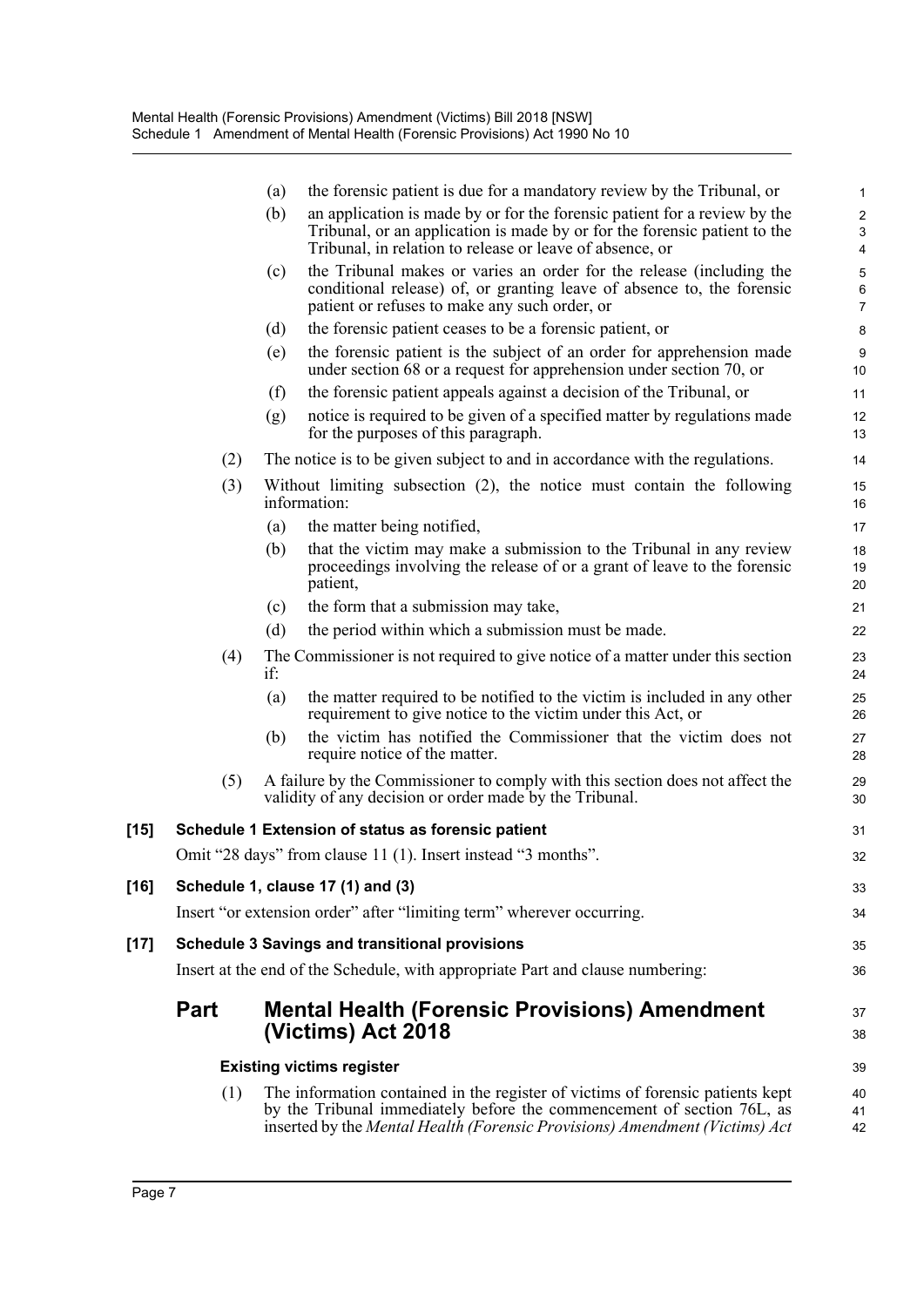*2018*, (the *former register*) is taken to form part of the Victims Register for the purposes of this Act.

- (2) The Commissioner of Victims Rights may add to, correct or remove any information included in the Victims Register by this clause.
- (3) A victim whose name was contained in the former register is taken, for all purposes, to be a victim registered in the Victims Register under this Act and accordingly is to be treated as a registered victim for the purposes of this Act.
- (4) This clause applies whether or not the person is a victim within the meaning of this Act.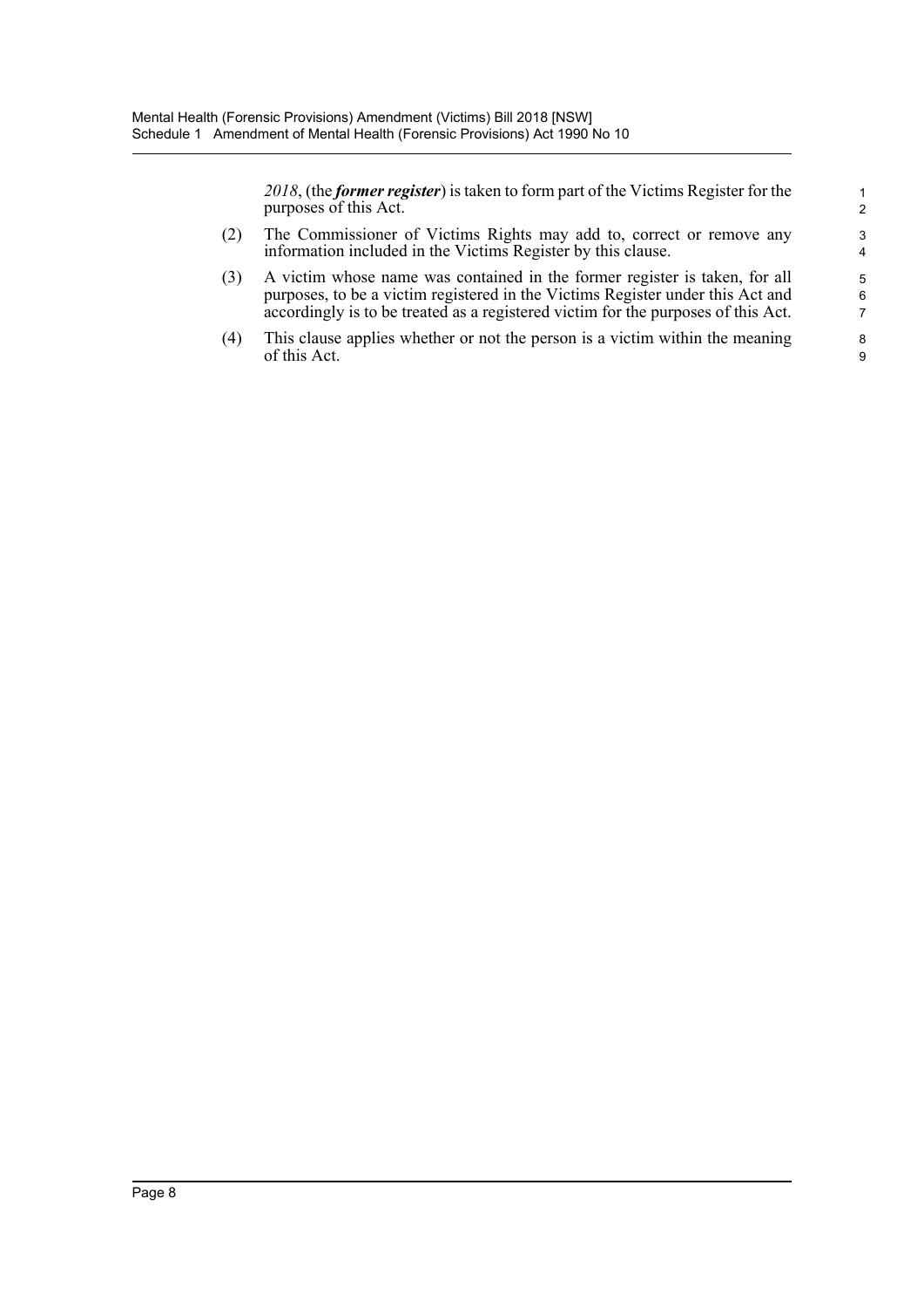### <span id="page-13-0"></span>**Schedule 2 Amendment of Crimes (Forensic Procedures) Act 2000 No 59**

#### **Section 88 Destruction of forensic material after 12 months**

Insert after section 88 (8):

- (9) For the purposes of subsection (4), a person is not a suspect who has been acquitted of an offence to which the forensic material relates if:
	- (a) a special verdict of not guilty of the offence on the ground of mental illness has been returned, or

1 2

(b) the person has been found, following a special hearing under the *Mental Health (Forensic Provisions) Act 1990*, on the limited evidence available, to have committed the offence charged or an available alternative offence.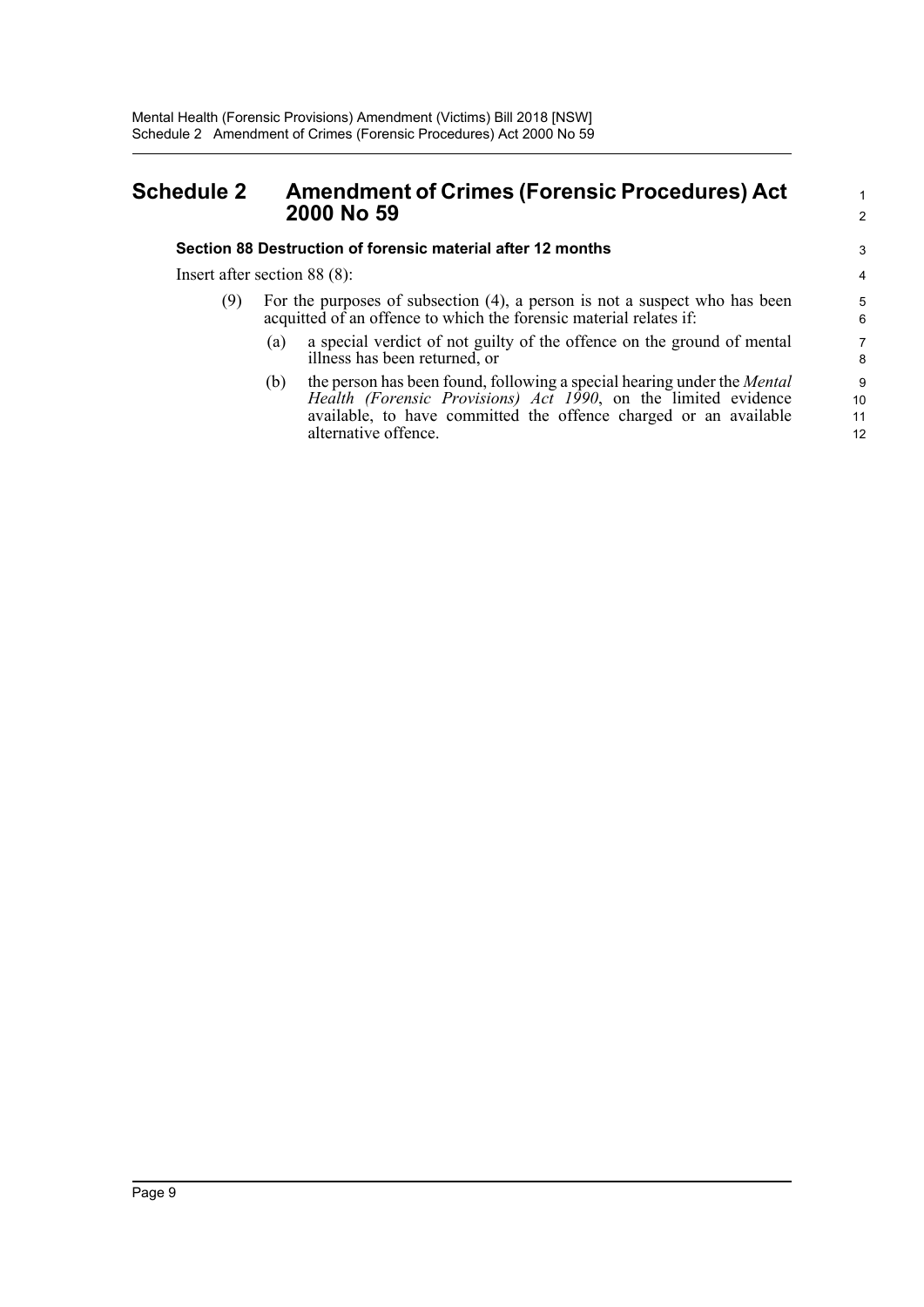<span id="page-14-0"></span>

|     | <b>Schedule 3</b>         |     | <b>Amendment of Crimes (Sentencing Procedure)</b><br><b>Act 1999 No 92</b>                                                                                                                                                                                                                                                                                                                                                           | 1<br>$\overline{2}$              |
|-----|---------------------------|-----|--------------------------------------------------------------------------------------------------------------------------------------------------------------------------------------------------------------------------------------------------------------------------------------------------------------------------------------------------------------------------------------------------------------------------------------|----------------------------------|
| [1] | Sections 28A and 28B      |     | 3                                                                                                                                                                                                                                                                                                                                                                                                                                    |                                  |
|     |                           |     | Insert after section 28:                                                                                                                                                                                                                                                                                                                                                                                                             | 4                                |
|     | 28A                       |     | Victim impact statements where verdict of not guilty by reason of mental<br>illness or limited finding of guilt                                                                                                                                                                                                                                                                                                                      | 5<br>6                           |
|     |                           | (1) | A court may receive a victim impact statement after:                                                                                                                                                                                                                                                                                                                                                                                 | $\overline{7}$                   |
|     |                           |     | a verdict that an accused person is not guilty by reason of mental illness<br>(a)<br>(whether or not following a special hearing) under the <i>Mental Health</i><br>(Forensic Provisions) Act 1990, or                                                                                                                                                                                                                               | 8<br>9<br>10                     |
|     |                           |     | a verdict following a special hearing under that Act, that, on the limited<br>(b)<br>evidence available, an accused person committed an offence.                                                                                                                                                                                                                                                                                     | 11<br>12                         |
|     |                           | (2) | A court must acknowledge receipt of the victim impact statement.                                                                                                                                                                                                                                                                                                                                                                     | 13                               |
|     |                           | (3) | A court may consider a victim impact statement when it considers what<br>conditions are to be imposed on the release of the accused person.                                                                                                                                                                                                                                                                                          | 14<br>15                         |
|     |                           | (4) | A court is not to consider a victim impact statement when determining the<br>limiting term to be imposed on an accused person.                                                                                                                                                                                                                                                                                                       | 16<br>17                         |
|     |                           | (5) | A court must not consider a victim impact statement under this section unless<br>it has been given by or on behalf of the victim to whom it relates or by or on<br>behalf of the prosecutor.                                                                                                                                                                                                                                         | 18<br>19<br>20                   |
|     |                           | (6) | Section 28 does not apply to a victim impact statement received by a court<br>under this section.                                                                                                                                                                                                                                                                                                                                    | 21<br>22                         |
|     |                           | (7) | For the purposes of the definitions of <i>family victim</i> and <i>primary victim</i> in this<br>Division, an offence is taken to have been committed by an accused person<br>referred to in subsection $(1)$ .                                                                                                                                                                                                                      | 23<br>24<br>25                   |
|     | 28B                       |     | Submissions by designated carers and principal care providers                                                                                                                                                                                                                                                                                                                                                                        | 26                               |
|     |                           | (1) | A court may seek a submission by the designated carer or principal care<br>provider of an accused person after a verdict of not guilty by reason of mental<br>illness (whether or not following a special hearing) under the <i>Mental Health</i><br>(Forensic Provisions) Act 1990 or a verdict following a special hearing under<br>that Act, that, on the limited evidence available, the accused person committed<br>an offence. | 27<br>28<br>29<br>30<br>31<br>32 |
|     |                           | (2) | The regulations may make provision for or with respect to submissions under<br>this section.                                                                                                                                                                                                                                                                                                                                         | 33<br>34                         |
|     |                           | (3) | In this section, <i>designated carer</i> and <i>principal care provider</i> have the same<br>meaning as they have in the <i>Mental Health Act 2007</i> .                                                                                                                                                                                                                                                                             | 35<br>36                         |
| [2] | <b>Section 30B</b>        |     |                                                                                                                                                                                                                                                                                                                                                                                                                                      |                                  |
|     | Insert after section 30A: |     |                                                                                                                                                                                                                                                                                                                                                                                                                                      |                                  |
|     | 30B                       |     | Victim impact statements in mental health and cognitive impairment forensic<br>proceedings                                                                                                                                                                                                                                                                                                                                           | 39<br>40                         |
|     |                           | (1) | A victim may request that a court not disclose the whole or part of a victim<br>impact statement received by the court under section 28A to the accused<br>person or that the statement not be read out to the court.                                                                                                                                                                                                                | 41<br>42<br>43                   |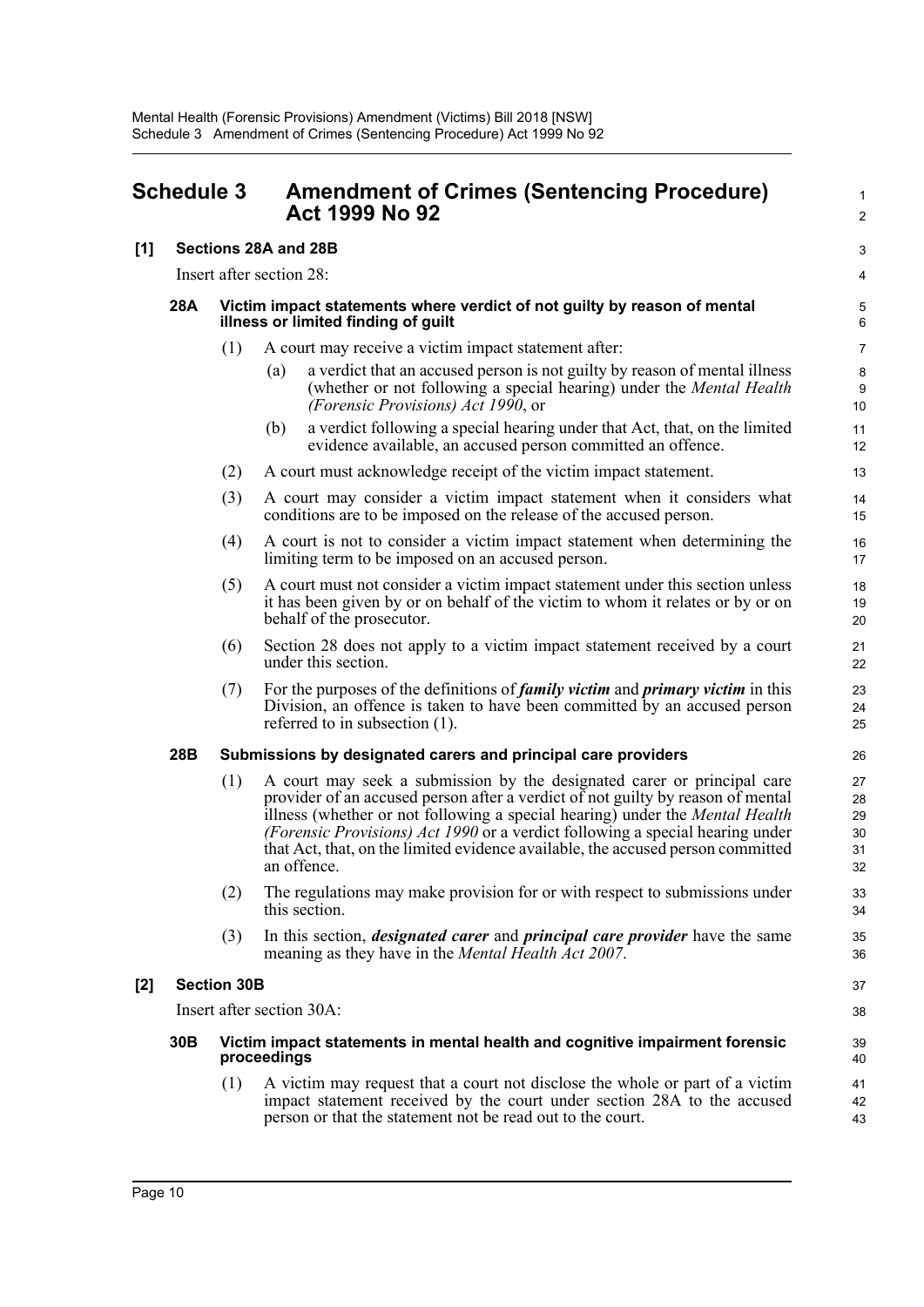(2) The court is to agree to a request of a victim not to disclose the whole or part of a victim impact statement to the accused person or that a statement not be read out to the court unless the court considers that it is not in the interests of justice to agree to the request. **Note.** Among other things that may be considered by the court is the question of procedural fairness to the forensic patient.

- (3) This section does not prevent the court from disclosing the whole or part of a victim impact statement to an Australian legal practitioner representing the accused person, on the condition that the statement is not to be disclosed to any other person, if the court is satisfied that it is in the interests of justice to do so.
- (4) The court is required to give a copy of the victim impact statement to the Mental Health Review Tribunal constituted under the *Mental Health Act 2007*, in accordance with the regulations, as soon as practicable after the court makes a decision that results in the accused person becoming a forensic patient within the meaning of that Act.
- (5) The regulations may make provision for or with respect to the requirements and procedures for victim impact statements in proceedings under the *Mental Health (Forensic Provisions) Act 1990*.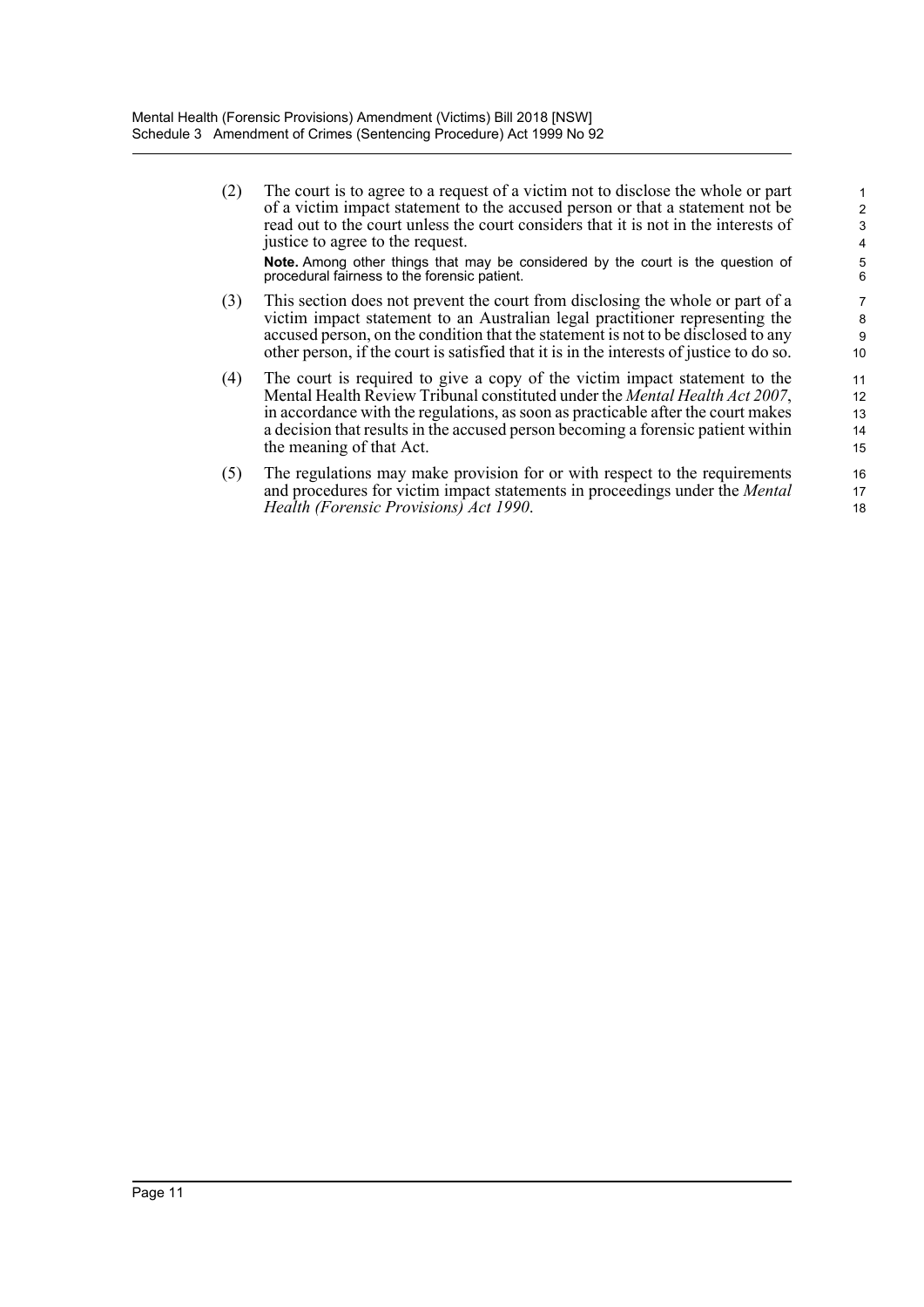### <span id="page-16-0"></span>**Schedule 4 Amendment of Government Information (Public Access) Act 2009 No 52**

#### **Schedule 2 Excluded information of particular agencies**

Insert "and functions relating to dealing with confidential information concerning victims contained in the Victims Register established under the *Mental Health (Forensic Provisions) Act 1990*" after "*Victims Rights and Support Act 2013*" in clause 4.

1 2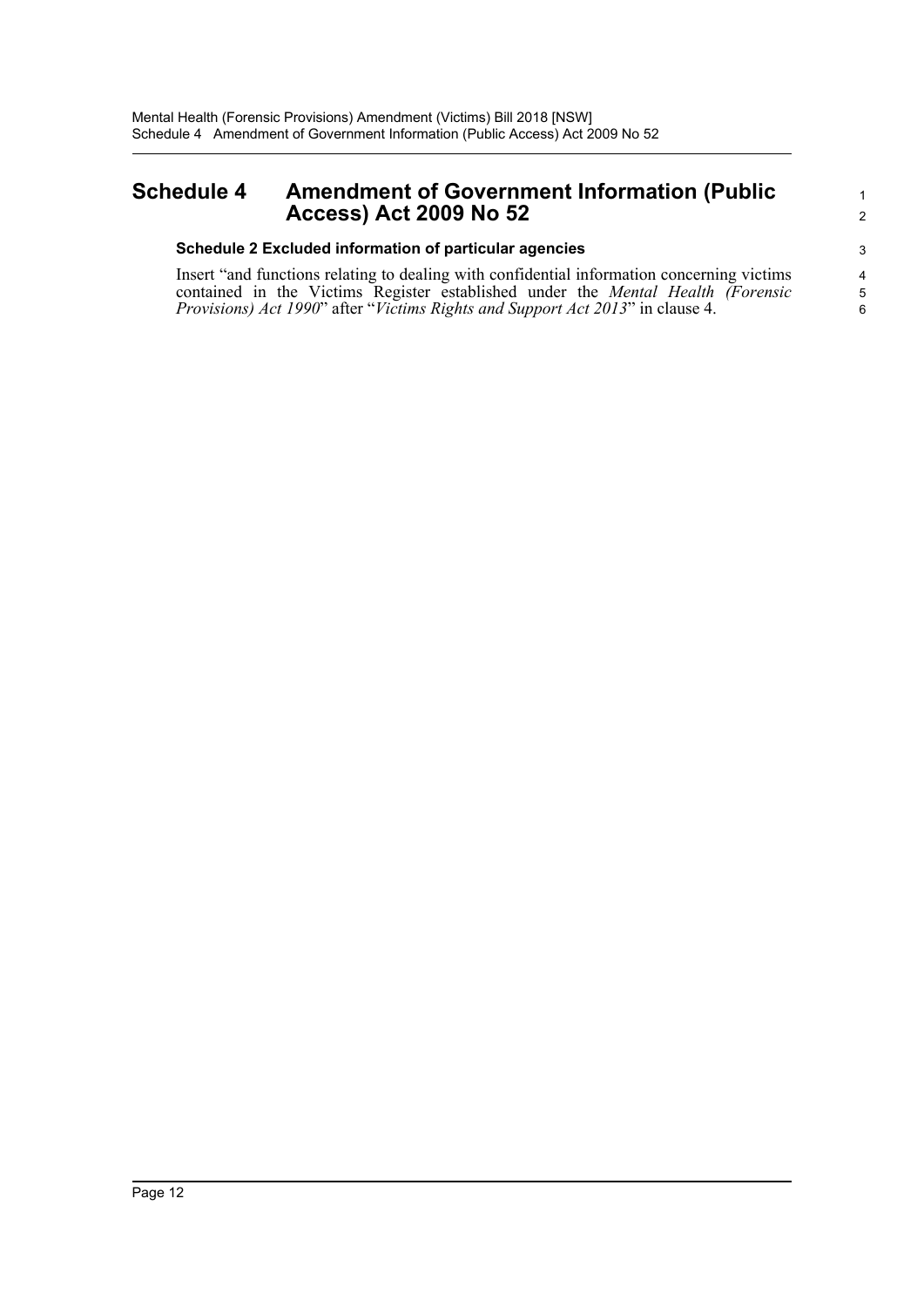#### <span id="page-17-0"></span>**Schedule 5 Amendment of Mental Health Act 2007 No 8 Section 160 Tribunal procedure generally** Insert ", designated carers, principal care providers" after "family members" in section 160  $(2)$   $(d)$ . 1 2 3 4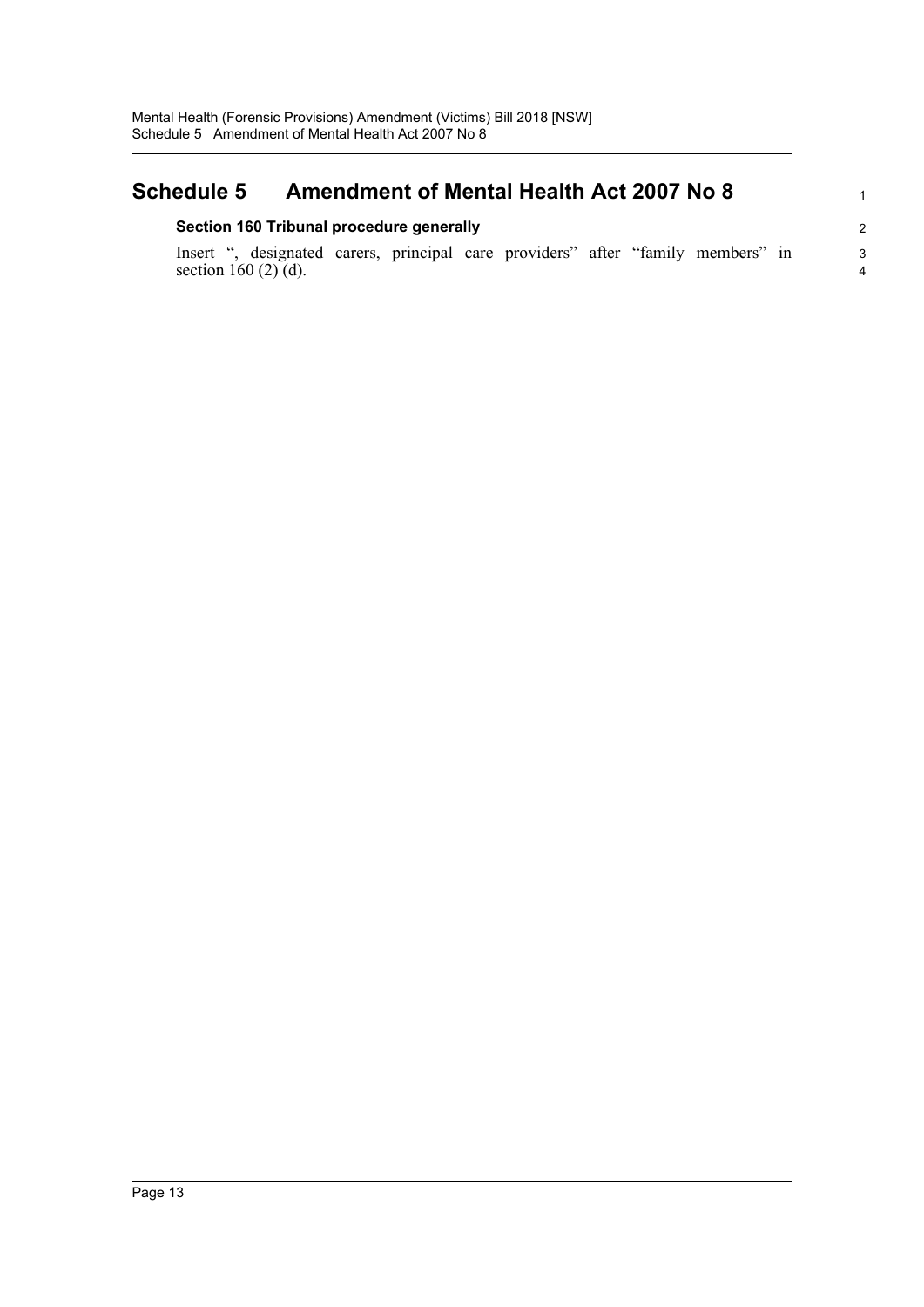<span id="page-18-0"></span>

|     | <b>Schedule 6</b>                                                                                                                                                                                 | <b>Amendment of Victims Rights and Support Act</b><br>2013 No 37                                                                                                                                                                                                                                      | 1<br>$\overline{2}$  |  |  |  |  |
|-----|---------------------------------------------------------------------------------------------------------------------------------------------------------------------------------------------------|-------------------------------------------------------------------------------------------------------------------------------------------------------------------------------------------------------------------------------------------------------------------------------------------------------|----------------------|--|--|--|--|
| [1] |                                                                                                                                                                                                   | <b>Section 3 Definitions</b>                                                                                                                                                                                                                                                                          | 3                    |  |  |  |  |
|     | Insert "and, in relation to a victim of a forensic patient, means the Charter set out in<br>section 6A" after "section 6" in the definition of <i>Charter of Victims Rights</i> in section 3 (1). |                                                                                                                                                                                                                                                                                                       |                      |  |  |  |  |
| [2] | Section 3 (1)                                                                                                                                                                                     |                                                                                                                                                                                                                                                                                                       | 6                    |  |  |  |  |
|     |                                                                                                                                                                                                   | Insert in alphabetical order:                                                                                                                                                                                                                                                                         | $\overline{7}$       |  |  |  |  |
|     |                                                                                                                                                                                                   | <i>forensic patient</i> has the same meaning as in the <i>Mental Health (Forensic</i> )<br>Provisions) Act 1990.                                                                                                                                                                                      | 8<br>9               |  |  |  |  |
| [3] | <b>Section 6A</b>                                                                                                                                                                                 |                                                                                                                                                                                                                                                                                                       | 10                   |  |  |  |  |
|     | Insert after section 6:                                                                                                                                                                           |                                                                                                                                                                                                                                                                                                       | 11                   |  |  |  |  |
|     | 6A                                                                                                                                                                                                | Additional matters for Charter of victims rights of forensic patients                                                                                                                                                                                                                                 | 12                   |  |  |  |  |
|     |                                                                                                                                                                                                   | The following comprises the Charter of rights of victims of crime who are<br>victims of forensic patients:                                                                                                                                                                                            | 13<br>14             |  |  |  |  |
|     |                                                                                                                                                                                                   | <b>6A.1 General matters</b>                                                                                                                                                                                                                                                                           | 15                   |  |  |  |  |
|     |                                                                                                                                                                                                   | Each right referred to in section 6.                                                                                                                                                                                                                                                                  | 16                   |  |  |  |  |
|     |                                                                                                                                                                                                   | <b>6A.2 Treatment of victim</b>                                                                                                                                                                                                                                                                       | 17                   |  |  |  |  |
|     |                                                                                                                                                                                                   | A victim will be treated with respect and compassion, having regard to<br>the fact that proceedings may touch on painful or tragic events in the<br>victim's life and cause the victim to experience further grief and<br>distress.                                                                   | 18<br>19<br>20<br>21 |  |  |  |  |
|     |                                                                                                                                                                                                   | A victim making a submission before the Mental Health Review<br>Tribunal should be listened to respectfully and in a way that is cognisant<br>of the effects of the victim's experience and the benefit of expressing<br>views about its impact.                                                      | 22<br>23<br>24<br>25 |  |  |  |  |
|     |                                                                                                                                                                                                   | 6A.3 Information about reviews of and other proceedings relating<br>to forensic patients                                                                                                                                                                                                              | 26<br>27             |  |  |  |  |
|     |                                                                                                                                                                                                   | A victim will be informed in a timely manner of any matter before the<br>Mental Health Review Tribunal, or the release of or granting of leave to<br>a forensic patient or any other matter, that the victim is required to be<br>informed of under the Mental Health (Forensic Provisions) Act 1990. | 28<br>29<br>30<br>31 |  |  |  |  |
| [4] |                                                                                                                                                                                                   | <b>Section 7 Implementation of Charter</b>                                                                                                                                                                                                                                                            | 32                   |  |  |  |  |
|     |                                                                                                                                                                                                   | Insert after section $7(3)(d)$ :                                                                                                                                                                                                                                                                      | 33                   |  |  |  |  |
|     |                                                                                                                                                                                                   | the administration of matters relating to forensic patients and victims of<br>(e)<br>forensic patients.                                                                                                                                                                                               | 34<br>35             |  |  |  |  |